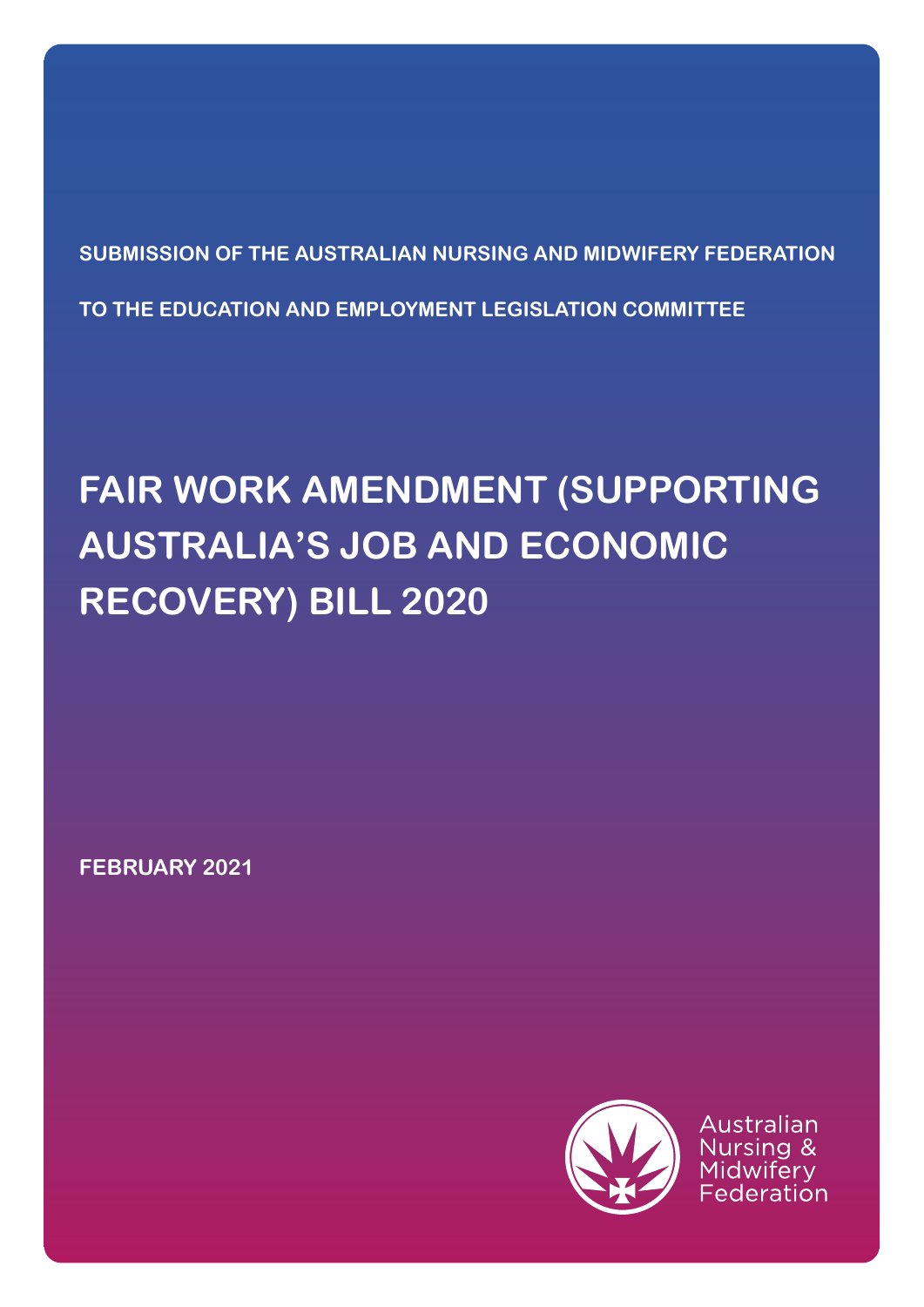

## Introduction

The Australian Nursing and Midwifery Federation (ANMF) is Australia's largest national union and professional nursing and midwifery organisation. In collaboration with the ANMF's eight state and territory branches, we represent the professional, industrial and political interests of more than 300,000 nurses, midwives and carers across the country.

Our members work in the public and private health, aged care and disability sectors across a wide variety of urban, rural and remote locations. We work with them to improve their ability to deliver safe and best practice care in each and every one of these settings, fulfil their professional goals and achieve a healthy work/life balance.

Our strong and growing membership and integrated role as both a trade union and professional organisation provides us with a complete understanding of all aspects of the nursing and midwifery professions and see us uniquely placed to defend and advance our professions.

Through our work with members we aim to strengthen the contribution of nursing and midwifery to improving Australia's health and aged care systems, and the health of our national and global communities.

The ANMF welcomes the opportunity to provide a submission to the Senate Inquiry into the *Fair Work Amendment (Supporting Australia's Job and Economic Recovery) Bill 2020*, referred to as the IR Omnibus Bill (the Bill).

At the outset, the ANMF expresses its disappointment that the Coalition Government has put forward a Bill that fails to support the very workers who have carried Australia through the pandemic and has instead opted to provide employers with one sided flexibility at the expense of workers. Further, the collaborative approach and promise of finding consensus positions through the Industrial Relations round tables held in the second half of 2020 appears to have been abandoned in favour of reforms that primarily benefit employers.

This submission addresses each of the proposed amendments and should be read in conjunction with the submission of the Australian Council of Trade Unions (ACTU). The ANMF supports the ACTU submission. While there are some amendments in the Bill that the ANMF supports, when taken in its entirety the ANMF opposes the Bill.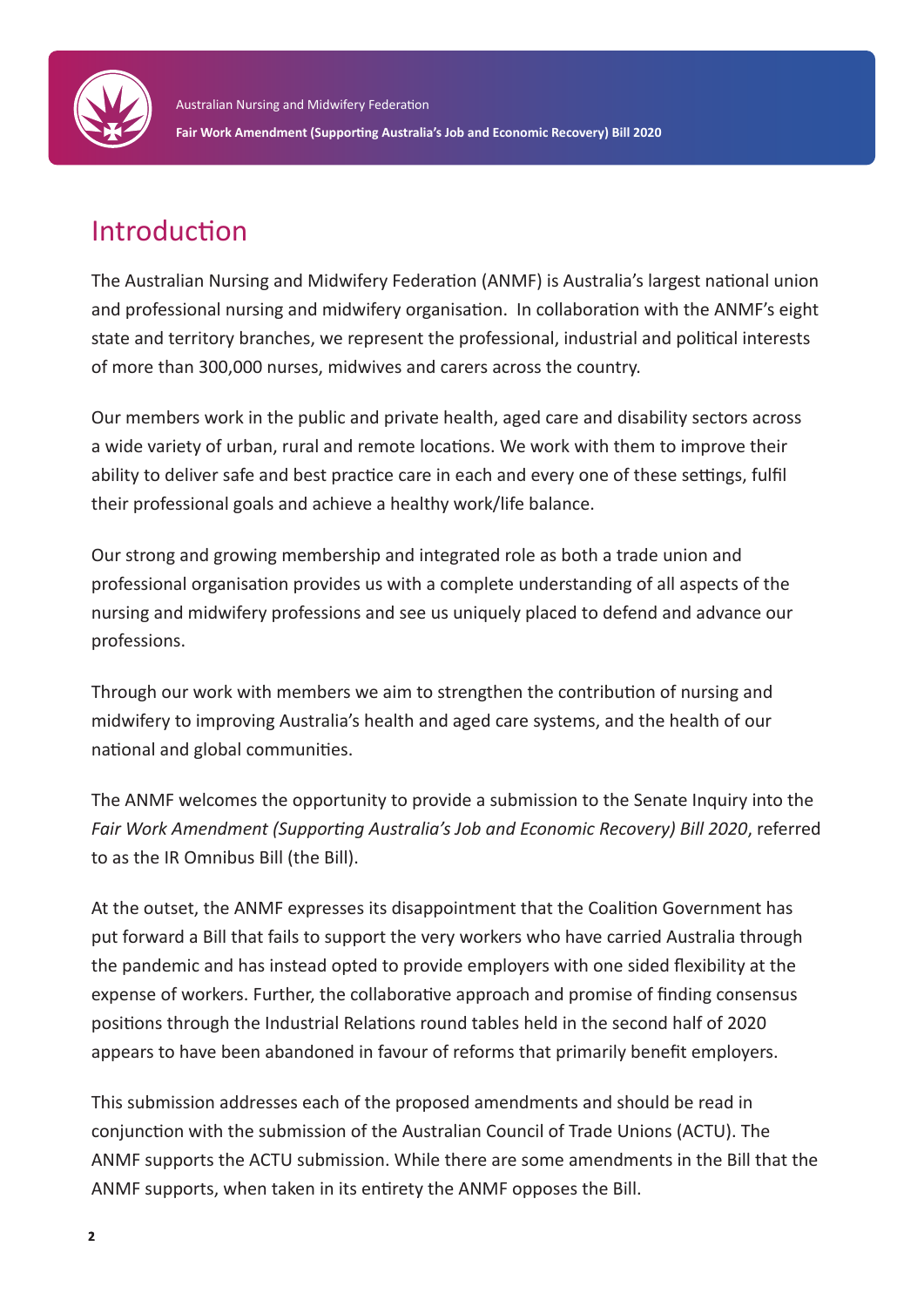

## ANMF Membership

The majority of the ANMF's membership of nurses, midwives and assistants in nursing work in State and Territory public hospital systems and are covered by public sector enterprise agreements. Significant numbers are employed in the private sector at private hospitals, medical centres, providers of medical services and aged care.

Approximately 40,000 members work in private sector aged care, in both the for-profit and not for profit sector. These nurses and care workers are predominantly covered by enterprise agreements and predominantly in part-time or casual employment.

The latest nursing and midwifery workforce data (2019)<sup>1</sup> indicates there was a total of 404,896 nurses registered in Australia with 399,364 registered to practice. 88.7% were female; the average age of the workforce is 43.6 years working an average of 33.5 hours per week. Fifty percent of all employed nurses and midwives worked less than 35 hours per week. Approximately 60% of employed nurses and midwives work in the public sector, 37% in the private sector and 3% work in both the public and private sectors.

ABS Census data for Nursing support and Personal Care Worker and Aged or Disabled Carer (2016)² also indicate a predominately female workforce (85% and 80% respectively) working part-time hours.

In the residential aged care and home care sectors, 87% and 89% of the direct care workforce respectively, is female, with 88% in part time and casual employment.<sup>3</sup>

The table below sets out the number of employees in nursing and midwifery and carer roles based on ABS data using the absence of paid leave entitlements as an indicator of casual employment. Noting that there is no precise measure of casual employment, approximately 56,000 nursing, midwifery and nursing support/personal care workers were classified casual employees at May 2020. In relation to the occupation of "Aged and disabled carers" it is estimated that over one third of the 80,200 without paid leave entitlements work in the health and aged care sectors.

\_\_\_\_\_\_\_\_\_\_\_\_\_\_\_\_\_\_\_\_

<sup>1</sup> National health Workforce Dataset (NHWDS 2020) <https://hwd.health.gov.au/publications.html>

<sup>&</sup>lt;sup>2</sup> Department of Education, Skills and Employment, Labour Market Information Portal

<sup>&</sup>lt;https://lmip.gov.au/default.aspx?LMIP/Downloads/InteractiveDataFiles>

<sup>3</sup> 2016 National Aged Care Workforce Census and Survey – the Aged Care Workforce, 2016. Commonwealth of Australia as represented by the Department of Health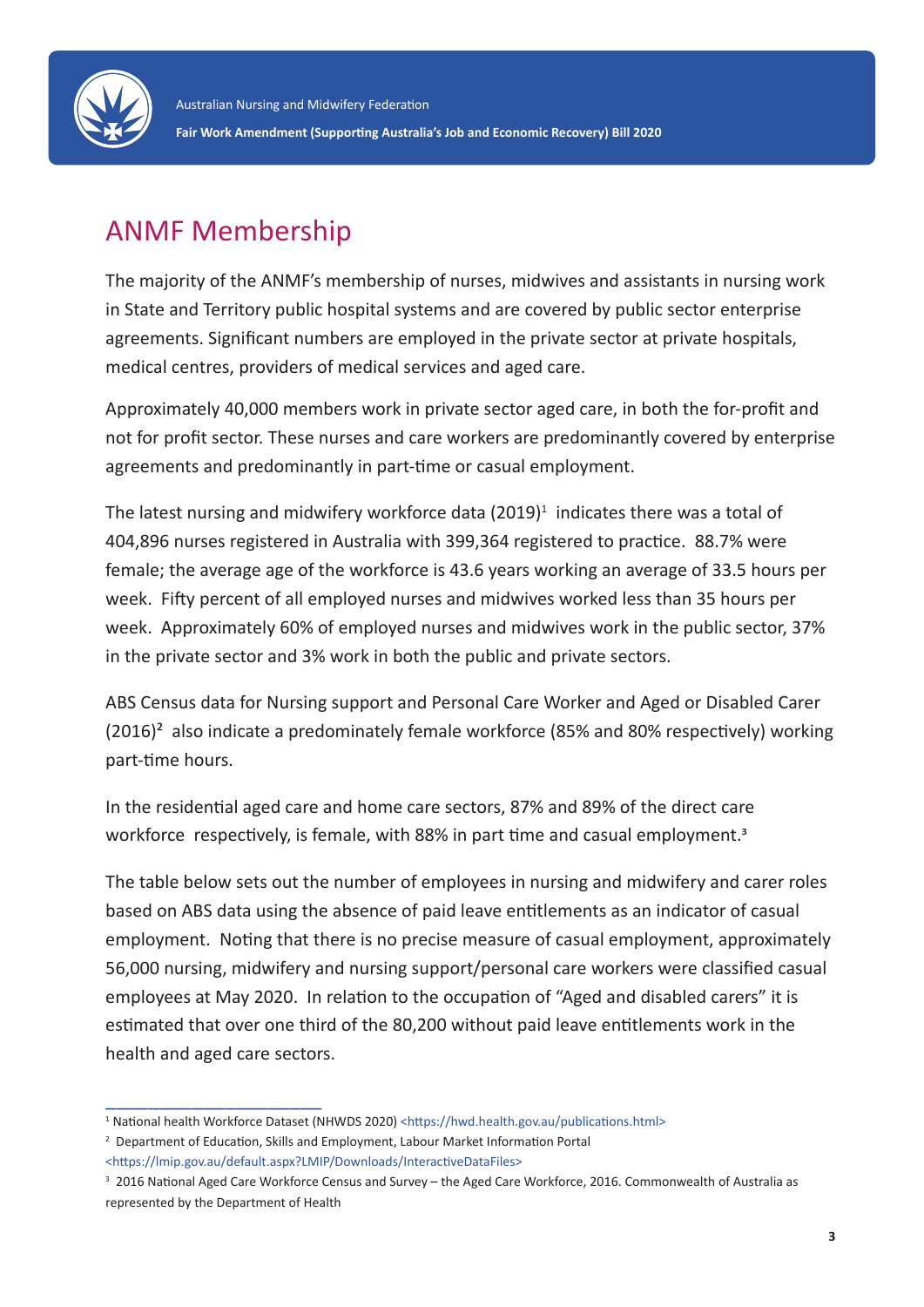

**Fair Work Amendment (Supporting Australia's Job and Economic Recovery) Bill 2020**

Customised report of 6291.055.003 - Labour Force, Australia, Detailed, Quarterly, August 19-May 20 for employees by paid leave entitlements status by select occupations Modified by ANMF

| <b>Paid leave</b>                                |                                                       |               |               |          |               |
|--------------------------------------------------|-------------------------------------------------------|---------------|---------------|----------|---------------|
| entitlements status                              | <b>Occupation (ANZSCO)</b>                            | <b>Aug-19</b> | <b>Nov-19</b> | $Feb-20$ | <b>May-20</b> |
| Employee without<br>paid leave entitle-<br>ments | Midwifery and Nursing Pro-<br>fessionals (254)        | 38,200        | 42,300        | 31,600   | 29,300        |
|                                                  | Enrolled and mothercraft<br>nurses (4114)             | 5,400         | 2,200         | 3,600    | 3,300         |
|                                                  | Nursing Support and Person-<br>al Care Workers (4233) | 22,000        | 28,300        | 31,800   | 23,200        |
|                                                  | Aged or Disabled Carers                               | 70,100        | 80,200        | 81,700   | 80,200        |
| Employee with paid<br>leave entitlements         | Midwifery and Nursing Pro-<br>fessionals (254)        | 305,100       | 303,000       | 314,100  | 319,100       |
|                                                  | Enrolled and mothercraft<br>nurses (4114)             | 19,800        | 17,000        | 19,700   | 17,200        |
|                                                  | Nursing Support and Person-<br>al Care Workers (4233) | 69,900        | 75,300        | 68,800   | 62,000        |
|                                                  | <b>Aged or Disabled Carers</b>                        | 119,900       | 123,800       | 132,900  | 122,700       |
| <b>Total Employees</b>                           | Midwifery and Nursing Pro-<br>fessionals (254)        | 343,300       | 345,200       | 345,800  | 348,400       |
|                                                  | Enrolled and mothercraft<br>nurses (4114)             | 25,200        | 19,200        | 23,200   | 20,400        |
|                                                  | Nursing Support and Person-<br>al Care Workers (4233) | 91,900        | 103,600       | 100,700  | 85,200        |
|                                                  | <b>Aged or Disabled Carers</b>                        | 190,000       | 204,100       | 214,600  | 202,900       |
| $*$ Note:                                        |                                                       |               |               |          |               |

\*Note:

The data for 4114 Enrolled and Mothercraft Nurses and 2541 Midwives is volatile. Sampling error is measured by relative standard errors (RSEs). The RSEs for these occupations were above 25%. As a rule, RSE of 25% or greater are subject to high ampling error and should be used with caution.

## Overview of impact on members

## Aged Care needs a secure workforce

The provisions of the Bill are likely to have the greatest negative impact on nurses and care workers in aged care, particularly those who are engaged on a casual or part-time basis. Approximately 88% of the direct care workforce in residential aged care is employed on a part time or casual basis .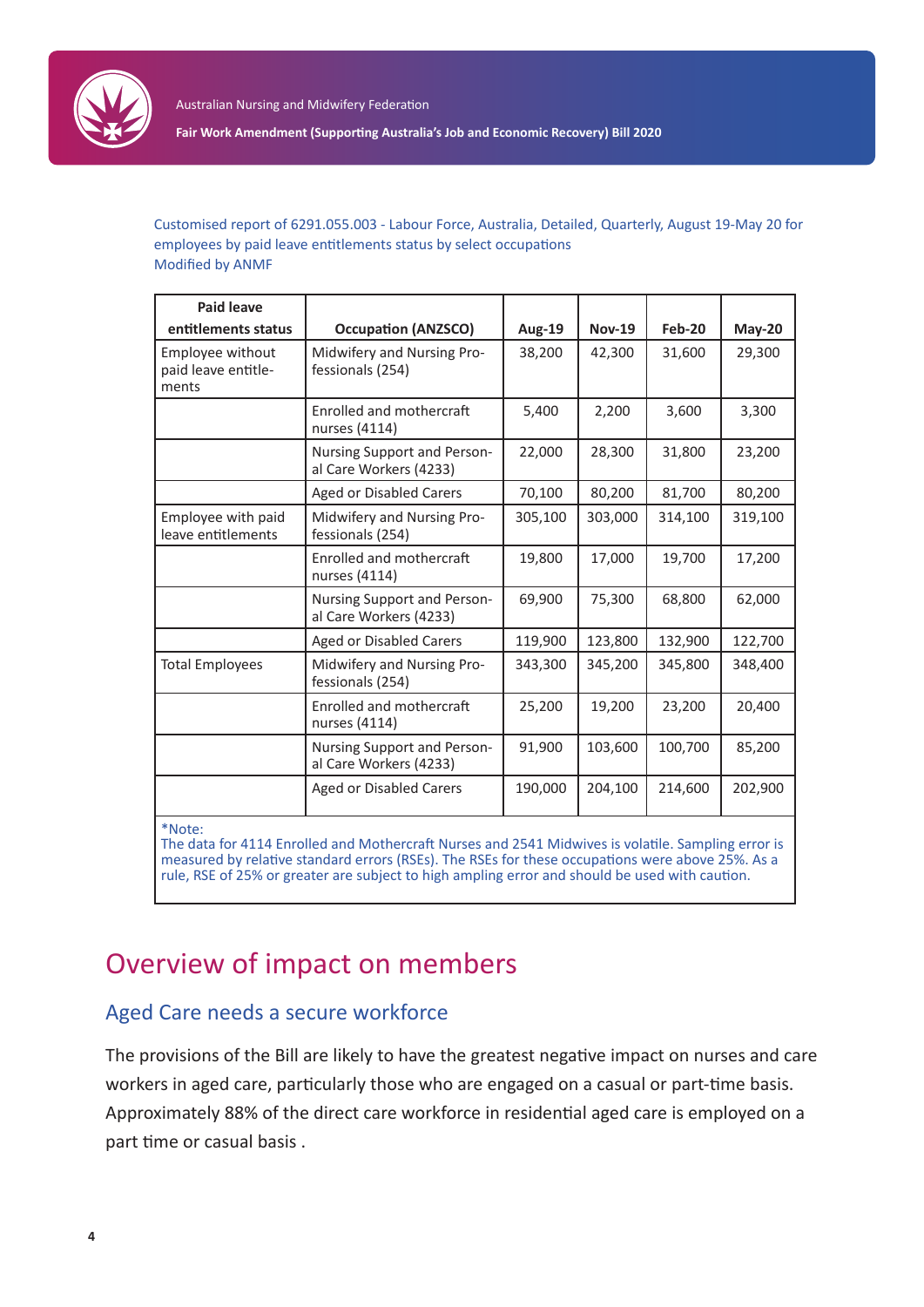

Bargaining in the aged care sector has not produced strong outcomes for the sector for multiple reasons, including the level of part-time and casual work, undervaluing of female dominated workforces, access to and communicating with members and workforce reluctance to take any action that will have a negative impact on residents. This is set against a lack of transparency in funding and acquittal of funds and employers seeking to minimise wage costs.

The provisions which allow sub-standard agreements to be approved will serve to further reduce and weaken wages and conditions in the aged care sector. Provisions which reduce access to representation in bargaining further undermine the prospect of achieving strong agreement outcomes. This is contrary to all the evidence that says the sector must become more attractive to workers in order to provide a sustainable workforce supported in delivering safe and quality care.

The aged care sector is approaching a period of generational reform arising from the Aged Care Royal Commission into Aged Care Quality and Safety. Key to those reforms will be ensuring trained, skilled staff are attracted to and retained in the sector. To do this, well paid, secure work with working conditions that recognise and support those skills will be essential. At the same time, providers of aged care services, must be encouraged to offer secure employment. The Bill instead provides ample opportunity for employers to further fragment and undervalue this crucial workforce.

## COVID-19

\_\_\_\_\_\_\_\_\_\_\_\_\_\_\_\_\_\_\_\_\_\_\_

Throughout the course of 2020, health and aged care workers have been hailed as heroes in their role as frontline workers. The community has expressed its gratitude for the care provided to themselves and loved ones in circumstances that were subject to rapid change, shortages of PPE, long hours, personal discomfort, stress and tragic loss of life, especially in aged care.

The impact of COVID-19 served to draw attention to the risks associated with a casualised, insecure workforce. In a range of circumstances, including in health and aged care, movement across work sites was identified as an infection risk. The response was to ask employees to forego secondary employment. This highlighted the level of dependence many workers have on multiple jobs in order to make a living.

<sup>4</sup> 2016 National Aged Care Workforce Census and Survey The Aged Care Workforce, (2016) p 25 Table 3.16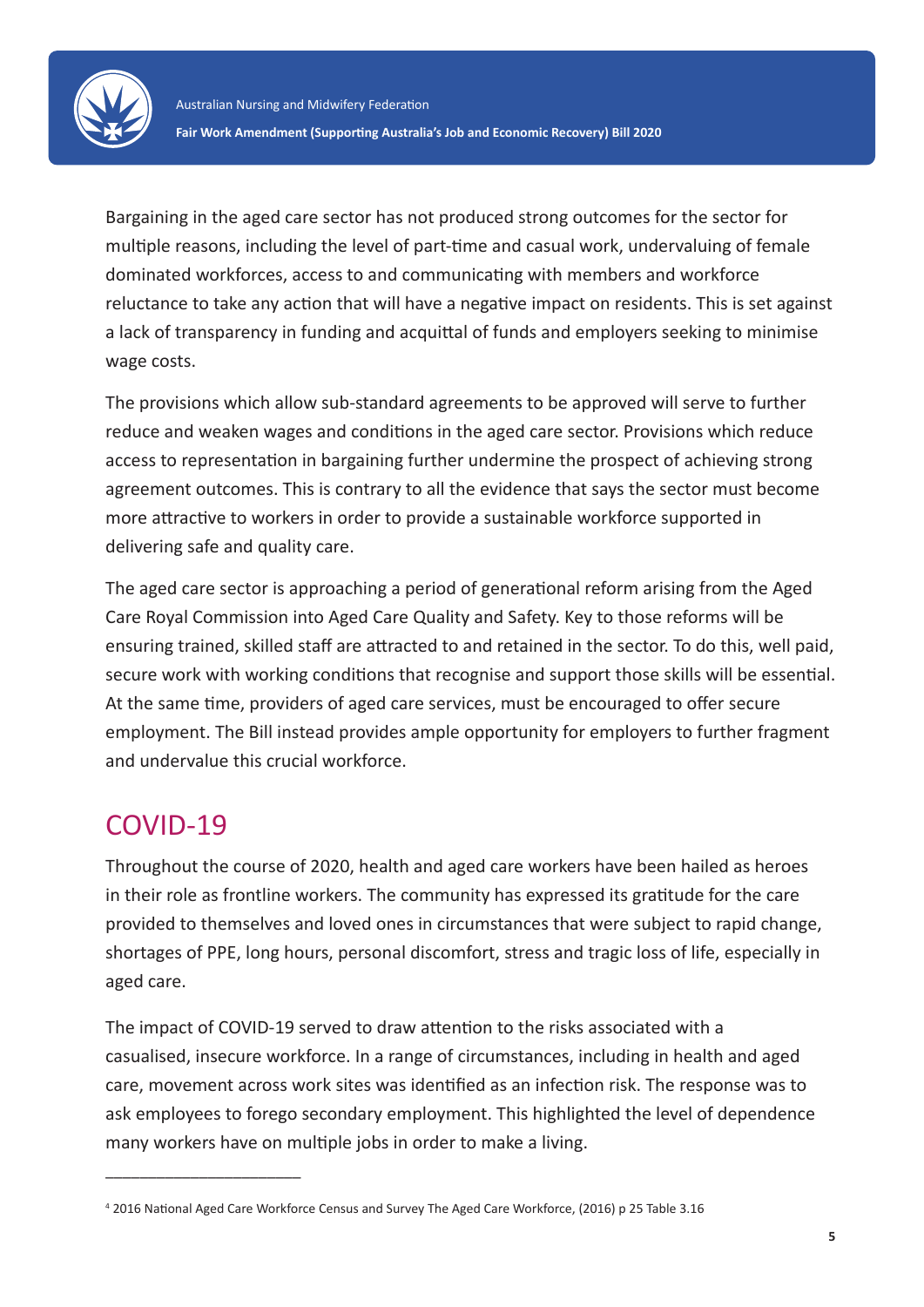

During the course of the pandemic, employees have been stood down, had hours reduced and been required to work at single sites to limit the spread of infection. In many instances, this has been done without compensation for the loss of paid working hours. For example, in Queensland and South Australia, workers in aged care were subject to State Government direction to work at single sites in residential care without compensation for the loss of income this entailed. This resulted in hardship for many members.

We know that care delivered by a workforce that is secure, valued and recognised for its skill will deliver quality and safe care to elderly people and recipients of health and aged care services. For this reason, it is difficult to understand why the Bill does not focus on promoting secure work and working conditions, but rather seeks to provide employers with greater flexibility to further fragment and undervalue the workforce. This flies in the face of what we know about infection control and prevention together with providing safe and quality care.

## Wages Growth

The Bill proposes a range of measures, that when viewed in totality, will serve to reduce wages and do nothing to end Australia's sustained period of wage growth stagnation. Union enterprise agreements have historically produced stronger wage outcomes than non-union agreements.<sup>5</sup> The Bill seeks to make it easier for employers to make non-union agreements and limits the current capacity for FWC to intervene to ensure minimum standard wages and conditions are met in enterprise agreements. This is largely proposed through the measures set out in Schedule 3- Enterprise Agreements.

The agreement making process is proposed to be amended to:

- Expand the Objects of the Part to give greater emphasis to employer needs and priorities<sup>6</sup>
- Give employers more time to provide the NERR<sup>7</sup> thus limiting the opportunity for meaningful union and worker involvement in negotiations

 $\overline{\phantom{a}}$  , where  $\overline{\phantom{a}}$ 

<sup>5</sup> Alison Pennington, The Australia Institute, Centre for Future Work Briefing Paper: How Non-Union Agreements Supress Wage Growth- and Why the Omnibus Bill Will Lead to More of Them, p3

<sup>6</sup> Fair Work Amendment (Supporting Australia's Jobs and Economic Recovery) Bill 2020, s171

 $7 s173(3)$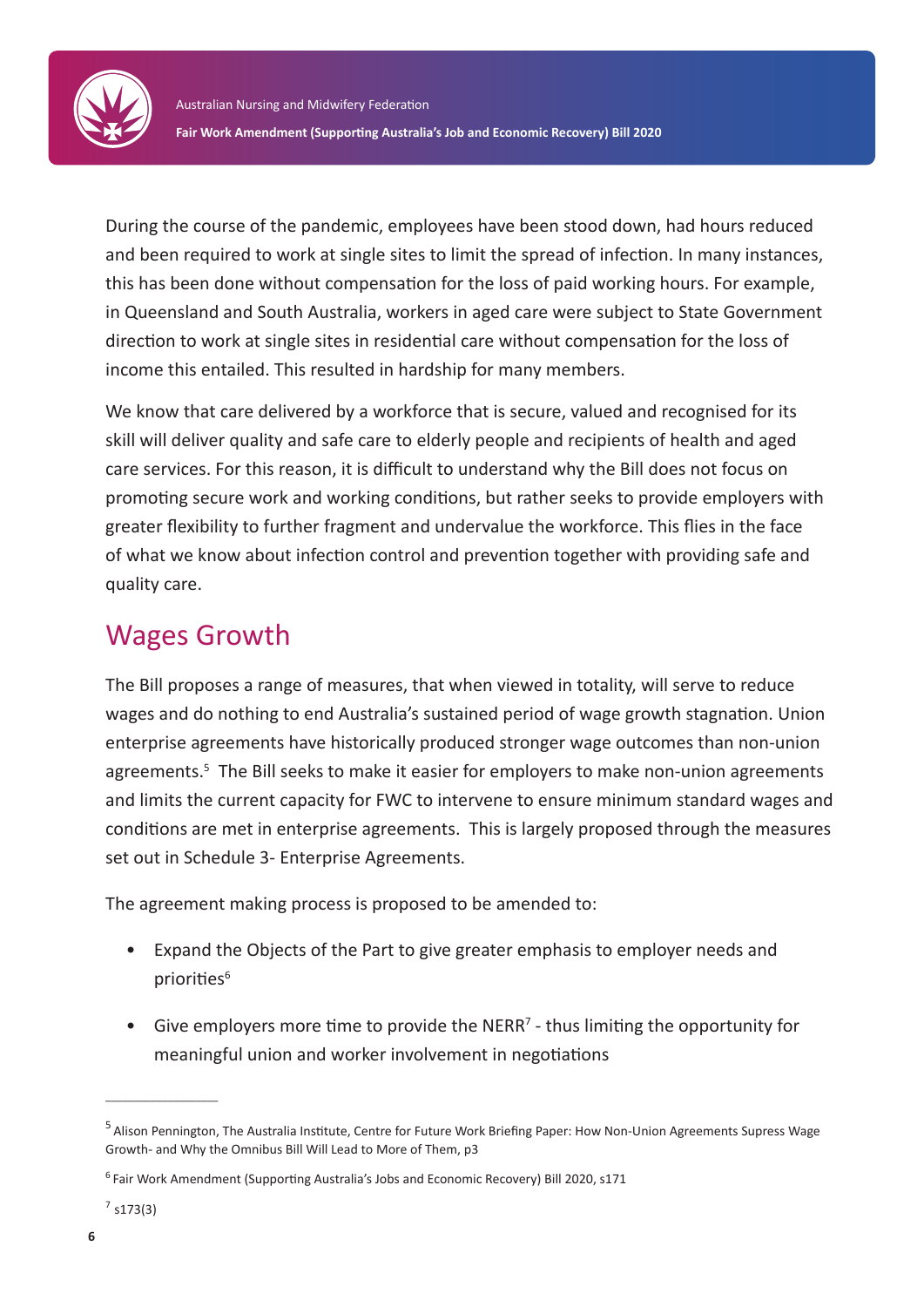

- Reduce employer obligations to provide information to employees in the pre-approval process<sup>8</sup> - thus leading to less informed voting and less understanding and awareness of agreement terms that may be less favourable to employees
- Limiting voting eligibility for agreements and variations with respect to casual employees to only those who work during the access period<sup>9</sup> - thus excluding a portion of the workforce from the democratic process and creating incentive to manipulate casual employee attendance during the access period to influence voting outcome
- Expanding the grounds upon which an agreement that does not pass the BOOT may be approved by  $FWC^{10}$  by creating a low threshold under which employers can seek approval for enterprises affected by COVID- thus creating agreements that offer lower entitlements and conditions that can remain in place for years to come and setting lower baselines for future bargaining
- Requiring FWC to give significant weight to the views of employers with regard to the  $BOOT<sup>11</sup>$  thus shifting power to the employer and reducing the capacity of FWC to act as an independent assessor of agreements with respect to the BOOT
- Requires FWC to approve agreements in a reduced timeframe<sup>12</sup> thus limiting the FWC capacity to scrutinise agreements and encourage the parties to provide appropriate undertakings

The ANMF opposes each of these measures and is extremely concerned about the total impact they will have on bargaining in the private health and aged care sector.

 $\overline{\phantom{a}}$  , where the contract of the contract of the contract of the contract of the contract of the contract of the contract of the contract of the contract of the contract of the contract of the contract of the contr

 $10$  s189(2)

12 S255AA

 $8 \text{ s180(2)}$  and (3)

<sup>9</sup> ss181 and 207

 $11$  ss193 and 211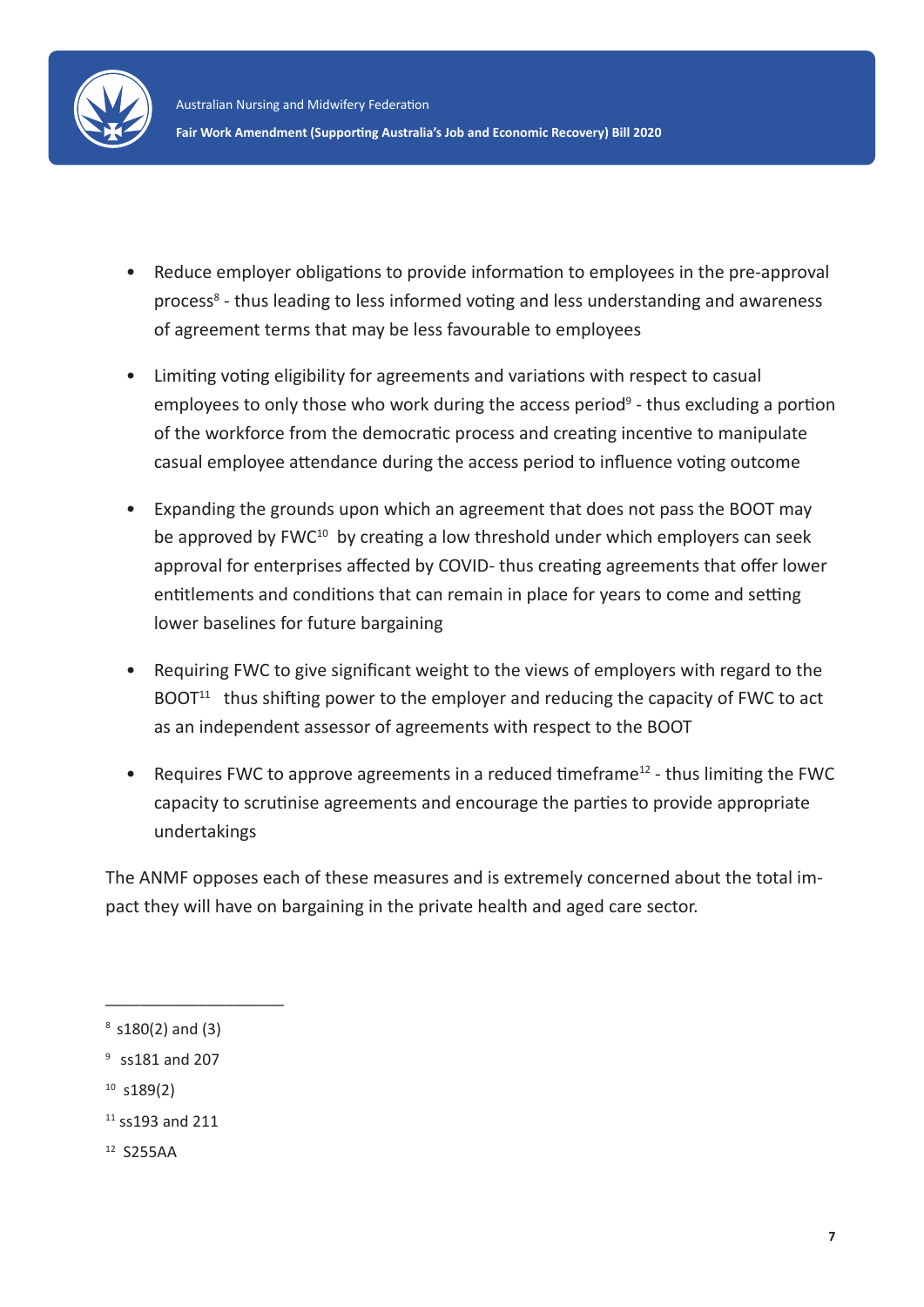

## Lost opportunity

In his second reading speech, Minister for Industrial Relations, Mr Porter states that the purpose of the Bill is "to create jobs" by removing barriers that stifle job growth<sup>13</sup>. The Bill, can be broadly described as seeking to achieve jobs growth by giving greater flexibility to employers, making it easier to engage employees as casuals, removing the ability of people who have been incorrectly characterised as casuals to recover entitlements and empowering employers to seek approval of agreements that offer ever lower wages and conditions.

One of the key purposes of the Bill is to minimise the perceived risk of casual employees seeking to recover their legal entitlements in the event that they have been miscategorised as casual, rather than permanent employees. Employer representative campaigning against the outcome of the Workpac decisions appears to be a driving force behind the Bill. The voice of unions and the workers they represents appears to have been ignored, despite the promises made to work collaboratively over the course of 2020.

In light of what we have experienced as a community and the burden front line workers shouldered in the last year, this is an extremely disappointing position for the Coalition Government to have taken.

This Bill represents a lost opportunity to promote secure, well paid work that recognises the contribution of countless workers, including at the forefront, those in health and aged care who have protected and cared for our community in the most difficult of times. The Bill is short-sighted, politically motivated and squanders much of the good will unions, employers and government brought to trying to improve working conditions in response to the pandemic.

## Specific concerns with the Bill

This submission addresses the particulars of the Bill below, in the order presented within it, using the same headings as the Bill.

## Schedule 1 Casual Employees

\_\_\_\_\_\_\_\_\_\_\_\_\_\_\_\_\_\_\_\_\_

The ANMF is opposed to these provisions in the Bill.

<sup>&</sup>lt;sup>13</sup> Christian Porter (Attorney General, Minister for Industrial Relations and Leader of the House) Second Reading Speech (9 December 2020)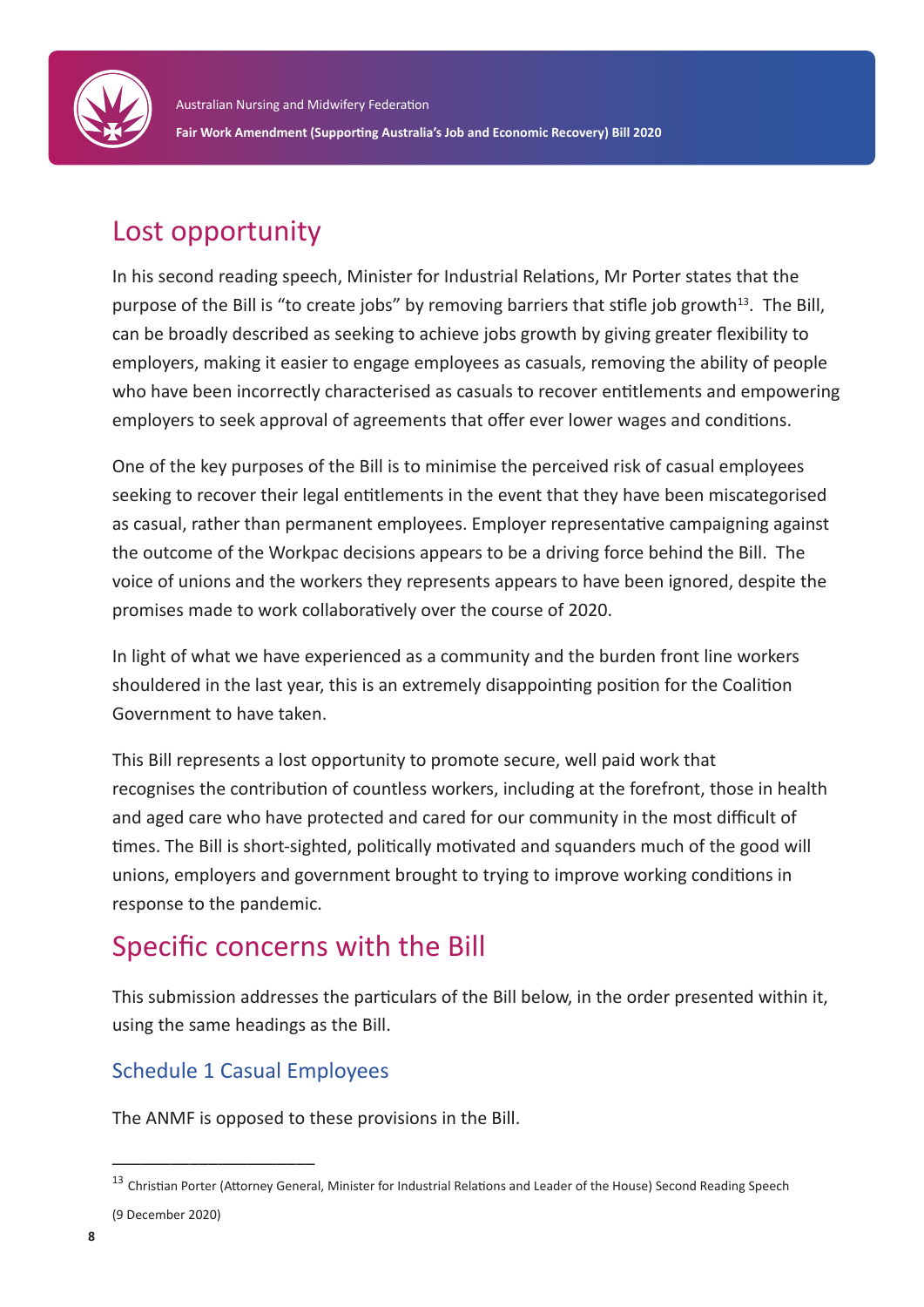

## *Definition of casual employee*

The Bill creates a subjective basis for categorising employees as casuals, which is likely to increase the number of casual employees, rather than encourage employers to offer permanent work at the time of engagement. The provisions for conversion from casual to ongoing are not adequate to counter this.

The definition of a 'casual employee' in the Bill is an attempt to overturn the Workpac decisions<sup>14</sup> and gives pre-eminence to the description of the employment as 'casual' by the employer at the point of engagement. This is clearly the time where a prospective employee is not in a strong position to negotiate terms of employment, nor to dispute whether the work to be performed will in fact be genuinely casual in nature. It is wrong to suggest that the employer and employee are equals in negotiating employment terms. The proposed section 15A allows the employer to designate future employment as casual, simply by stating it is so.

When viewed as a whole, s15A works strongly in favour of employers to allow employees to be engaged on a casual basis, whether this would be a correct characterisation or not. The exclusion of subsequent conduct in conjunction with the unequal nature of entering an employment relationship gives encouragement to employers to offer casual work at the expense of ongoing work and gives employees little scope to challenge this practice.

The ANMF is particularly concerned about the impact s15A may have in the aged care sector. Consistency of care provision in residential care is an important factor in ensuring quality and safe care can be delivered; staff who are familiar to residents and who know residents are better able to care for those residents. For example, it is recognised that people with dementia need continuity of care to ensure the best outcomes. 15 16

The ANMF supports the inclusion in the *Fair Work Act 2009* (FW Act) of a definition of casual employee that reflects the common law and that accepts that the nature of employment may evolve over time.

\_\_\_\_\_\_\_\_\_\_\_\_\_\_\_\_\_\_\_\_

<sup>14</sup> WorkPac v Skene [2018] FCAFC 131 (Skene) and WorkPac v Rossato [2020] FCAFC 84 (Rossato)

<sup>15</sup> Kitwood, T. and Bredin K. 'Towards a Theory of Dementia Care: Personhood and Well-being' Ageing and Society 1992;1 2: 269- 287

<sup>&</sup>lt;sup>16</sup> Nazzarko, L. 'Providing high quality dementia care in nursing homes' Nursing and Residential Care Vol. 11, No. pp. 296-300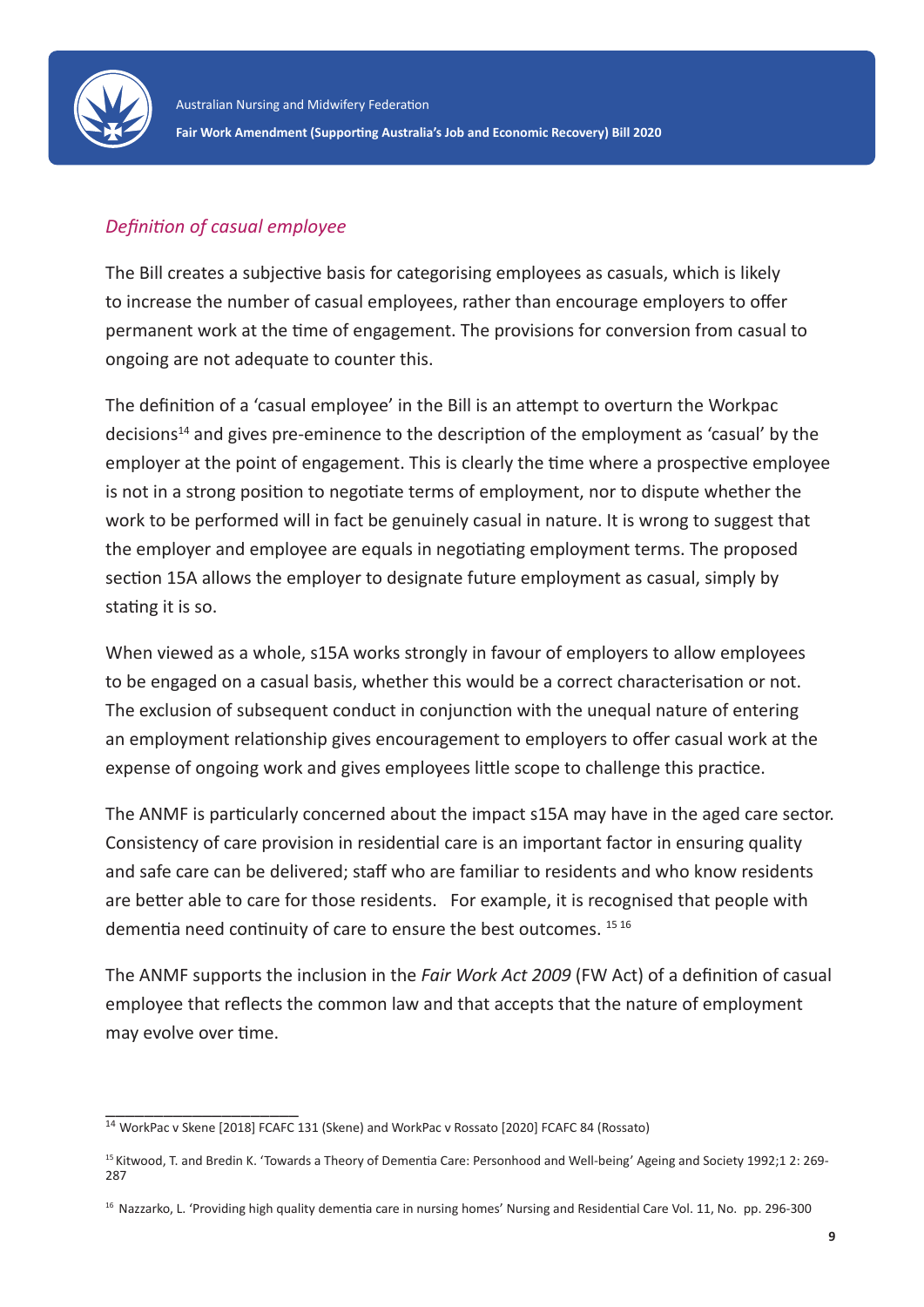

### *Conversion*

The Bill introduces new Division 4A- Offers and requests for casual conversion as part of the NES. The ANMF supports casual conversion entitlements being included in the NES, but does not support the proposed amendments.

The opportunity to convert to permanent employment only arises after 12 months of employment and is based on an assessment of work patterns over at least the preceding 6 months. At this point consideration of whether an employee has worked a regular pattern of hours on an ongoing basis can be made to determine eligibility for conversion. These provisions allow an unscrupulous employer to engage a person as a casual employee and then set a regular pattern of work that is more consistent with permanent work for a period of up to a year before conversion offers some examination of the characterisation of the pattern of work. The employer may receive the benefits of having a permanent employee without accruing the obligations associated with permanent employment.

The opportunity to request conversion must be made available earlier in the employment relationship.

While the employer is obliged to consider offering casual conversion, there remains ample scope for the employer to refuse conversion or to offer conversion. Any dispute in relation to conversion can only be dealt with by consent arbitration.

## *Set off*

In circumstances where a casual employee successfully demonstrates that during the employment period, they were not in fact a casual employee s545A(b) mandates that a court must reduce any amount payable by amount equal to the loading amount. This obliges a court to conduct, after examination of any fair work instrument or contract, a forensic exercise in apportioning owed entitlements against the casual loading amount.

The ANMF has serious concerns with this provision. The true amount of casual loading must be established, noting in many cases, workers do not receive the full 25% loading and approximately half receive none at all.<sup>17</sup> Any entitlements paid must also be established and then set off proportionately.

\_\_\_\_\_\_\_\_\_\_\_\_\_\_\_\_\_\_\_\_\_\_\_

<sup>17</sup> https://www.griffith.edu.au/\_\_data/assets/pdf\_file/0024/1212675/What-do-the-data-on-casuals-really-mean-v5.pdf p23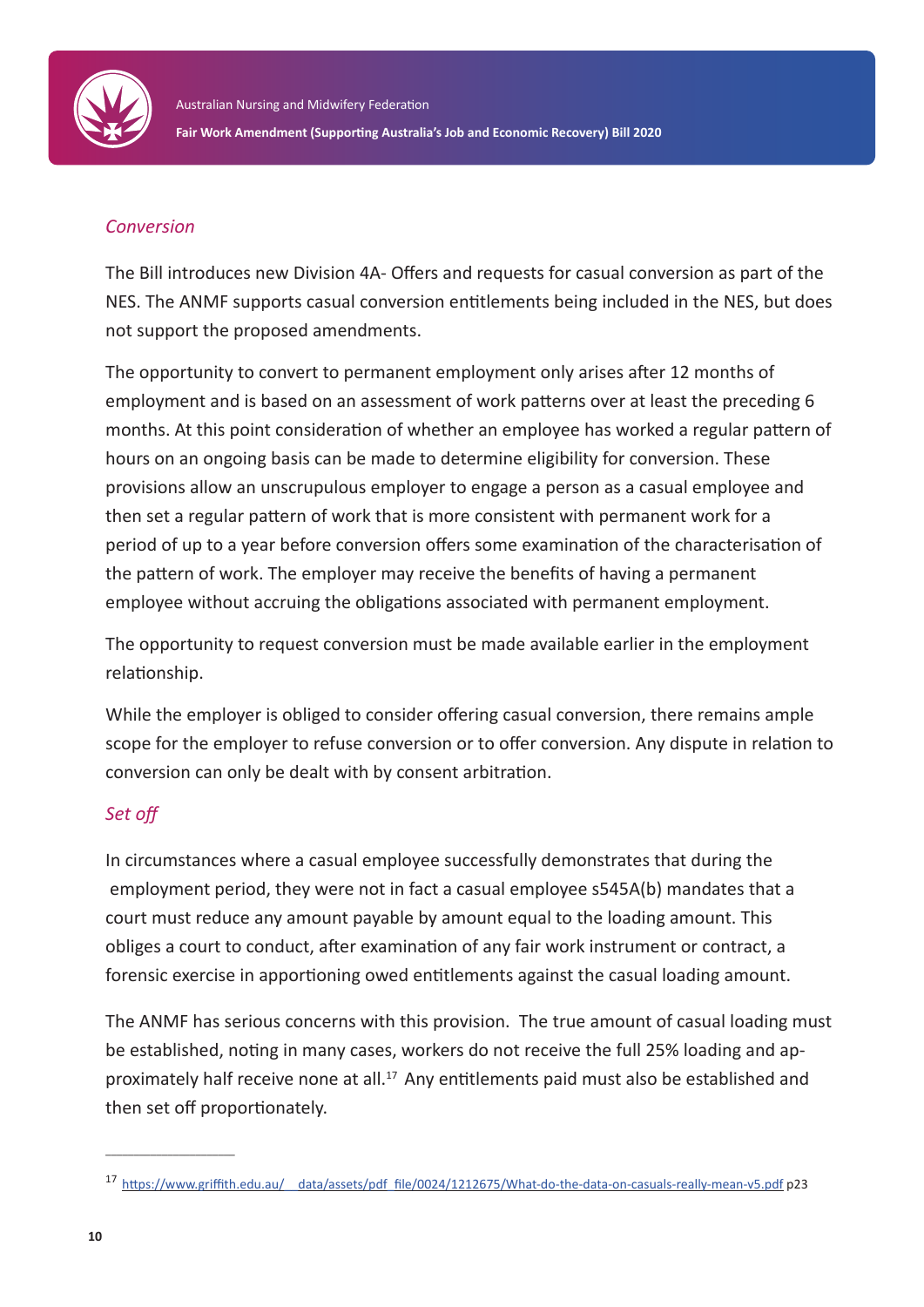

For an employee to succeed in recovering lost entitlements will require an onerous, forensic style assessment of pay rates – for many casual employees, this will be excessively difficult and costly.

A mandatory off set is likely to result in nil or negligible payments of outstanding entitlements, acting as a disincentive to pursuing legitimate entitlements.

The concept of set off of the loading against entitlements is contrary to established common law and contract law principles, which say an amount paid for a specific purpose may not retrospectively be claimed as allocable to a different purpose.<sup>18</sup>

Casual employees who have worked regular, set patterns of work over many years, without the benefit of permanent employment, will by virtue of these provisions, lose any effective right to recover their legitimate entitlements.

## Schedule 2 Modern Awards

\_\_\_\_\_\_\_\_\_\_\_\_\_\_\_\_\_\_\_\_

## *Part 1 - Additional hours for part time employees*

The Bill inserts a new Division 9 – which allows for simplified additional hours agreements (SAHAs).

Part-time workers covered by 12 awards can be asked to enter into an agreement to work extra hours without overtime so long as they are working more than 16 hours a week. The list of awards can be added to by Regulation, giving broad discretion to the government.

The current proposal does not include any awards covering ANMF members however our experience of a similar provision in the *Nurses Award 2010* (Award) presents a useful insight into the potential dangers and misuse of this type of arrangement by employers, particularly in the aged care sector.

Clause 28.1(d) of the Award sets out overtime arrangements for Part-time employees as follows:

*All time worked by part-time employees in excess of the rostered daily ordinary fulltime hours will be overtime and will be paid as prescribed in clause 28.1(a).*

<sup>18</sup> Ray v Radano [1967] AR (NSW) 471 cited in Rossato at [827], [1989]FCA 492 at[42]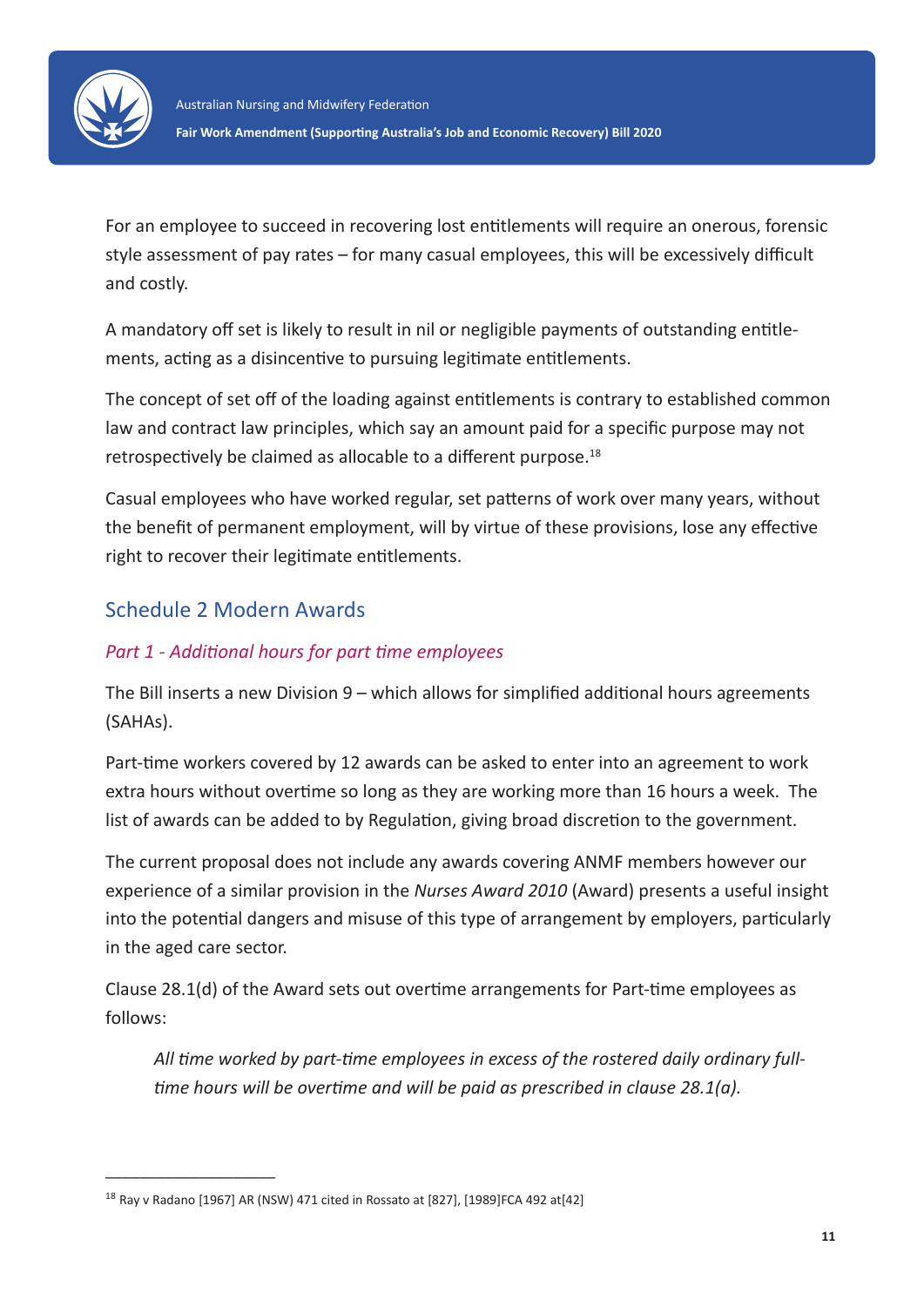

The effect of this clause is that any additional hours worked by part-time employees in excess of their agreed or rostered hours are paid at ordinary time unless the additional hours are in excess of the rostered daily ordinary hours of a full-time employee.

Similarly, a part time employee may agree to work additional hours or days in the week at ordinary time rate of pay subject to the ordinary hours of work for full time employees under clause 21 'Hours of work' and clause 22 'Span of hours' provisions in the Award.

As a result, it is common practice for employers covered by the Award to engage part time employees on minimum hours contracts and subsequently offer a variable number of additional hours or shifts over a roster period. Employers will ask part time employees to provide their "availability" for additional shifts. The employee may or may not be provided the additional hours or shifts.

Part-time employment is effectively reduced to a minimum, with all additional hours treated as casual, without the casual loading. Members engaged in this way are required to be available to work, but without any certainty of work. This impacts on other commitments, such as family and caring commitments and the ability to rely on income from set and predictable hours.

Below are some case studies outlining how the terms of the Nurses Award has negatively affected members:

#### CASE STUDY

Sector: Aged Care

Organisation: Small for-profit residential aged care facility

Industrial Instrument: Nurses Award 2010

Member is a Nursing Assistant from overseas

Over a four-year period there were multiple contacts from the member seeking advice on increasing her contracted hours to reflect the actual hours she worked with no success and in the end resigning from her job

- Member originally employed as casual and told on hiring that after 3 months she would be made permanent. After 7 months member is still a casual and her hours have been reduced.
- Member is finally given a contract which is to be renewed every 12 months. She is contracted to work 8 hours a fortnight, however she is working much more than this.
- On her second year member is again given her contract of 8 hours per fortnight to sign. Member has been working almost full-time hours and wants this reflected in her new contract. Member requests this from the DON but has had no response. Member is afraid if she doesn't sign the contract she will be terminated. Member signs the contract of 8 hours per fortnight.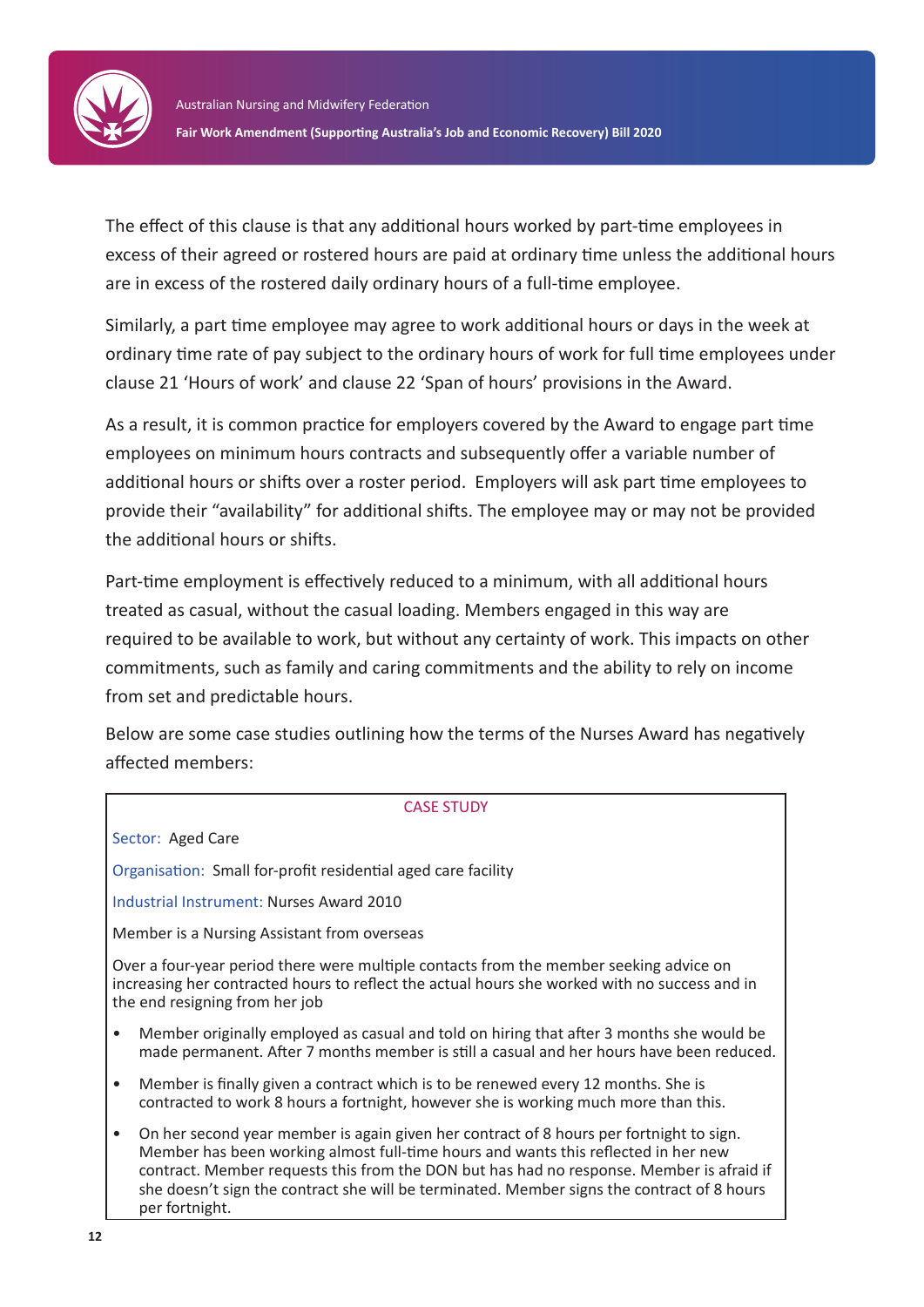

Australian Nursing and Midwifery Federation

**Fair Work Amendment (Supporting Australia's Job and Economic Recovery) Bill 2020**

#### *Study Cont'd*

- After taking LWOP due to work stress, member returns to work and is told by the DON she has made her casual and there are no more shifts.
- The New South Wales Branch of the ANMF contacts the DON who advises member is part-time. Member resigns from employer as she doesn't want to pursue the matter.

#### CASE STUDY

Sector: Aged care

Organisation: Redacted due to privacy concerns

Industrial Instrument: Enterprise agreement

An employee working in aged care was employed part time to work less than 10 hours per week, according to their contract.

For more than 12 months, the employee has worked in excess of 30 hours per week and has subsequently requested a review of the minimum contracted hours to reflect the hours actually worked.

The request has repeatedly been ignored and the employee has no option but to initiate a dispute under the enterprise agreement. In this case, if the matter is not resolved through the dispute settlement process, the employee can refer the dispute to the FWC for conciliation and ultimately arbitration.

However, an employee in a similar situation who does not have access to arbitration under their agreement or is award reliant will not have an access to arbitration unless the employer agrees, which is most unlikely. This puts the employee in an untenable position, entrenches unfair contracts perpetuating insecure work and financial hardship.

The provisions of Division 9 providing for simplified additional hours agreements for part-time employees may operate in a similar way to the provisions in the Nurses Award, outlined above. SAHAs will encourage employers to offer low contract hours to part-time employees in the knowledge that additional hours can be arranged on short notice. Despite being described as an agreement between the parties, the reality is that many part-time employees will be obliged to accept low hours contracts with ad hoc SAHAs in order to procure employment and gain enough shifts to earn a satisfactory income.

The SAHA provisions are subject to consent arbitration, again reducing the capacity to bring a dispute. The provisions shift negotiations about rostering arrangements to the individual, and reduce the incentive for employers to collectively bargain.

The far preferable alternative would be to compel employers to offer permanent work that reflects the actual hours of work performed assessed over a reasonable time frame. This would promote secure, quality work.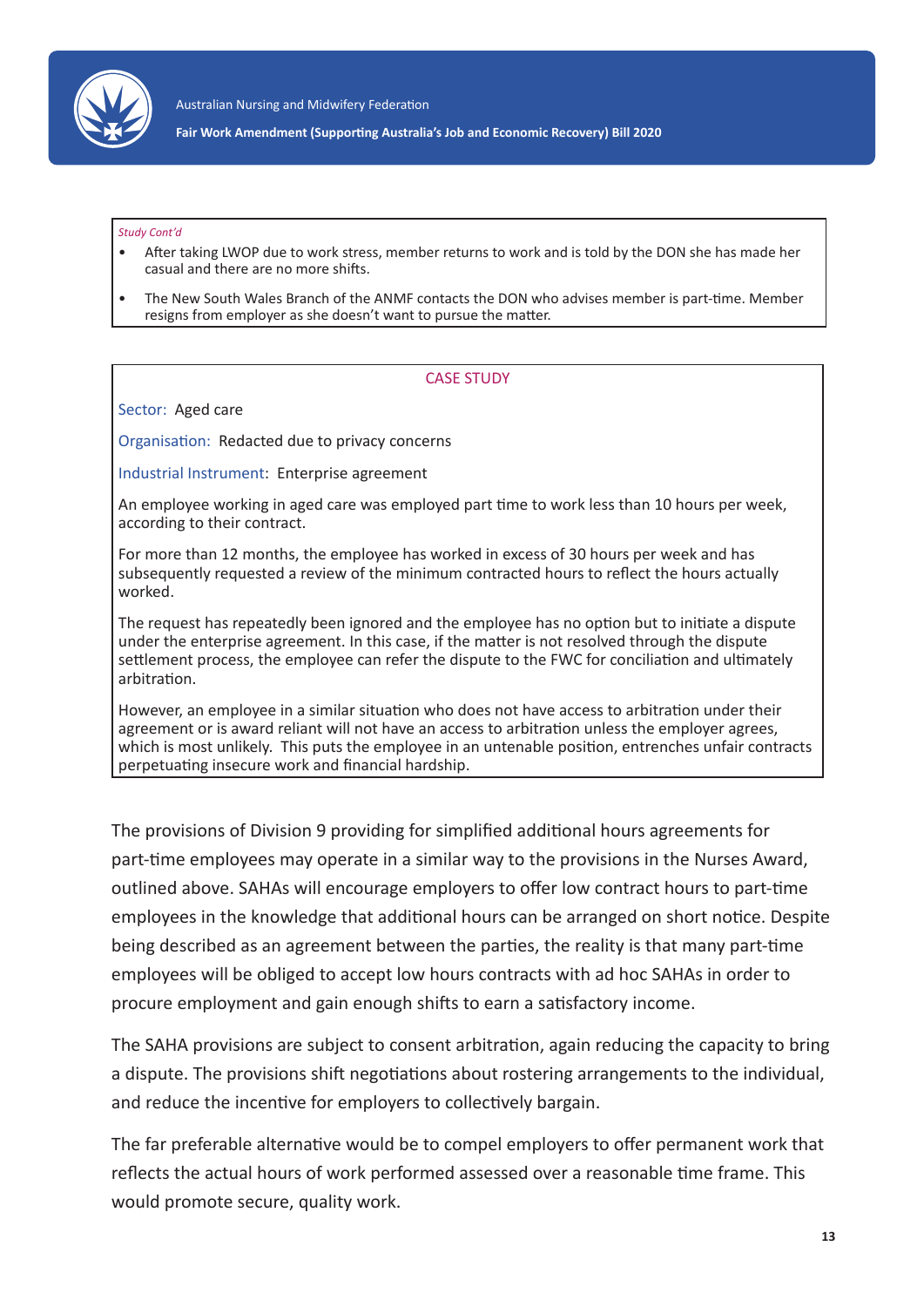

## *Part 2 - Flexible Work Directions (FWD)*

The ANMF opposes the Part 6-4D which will allow employers under 12 identified awards to given written unilateral directions to their award dependent employees about the duties to be performed and the location of the work. The directions are in line with those that could be made where employers were part of the of JobKeeper scheme. These provisions extend the employer flexibility, without the correlating payment to support employees ongoing employment.

The basis for making an FWD is broad and subjective. An employer must only show that it has information that leads it to reasonably believe that the direction is a necessary part of a reasonable strategy to assist in the revival of the employer's enterprise. There is no mechanism for establishing the baseline for revival, in the way that businesses were required to establish a measurable loss to be eligible for JobKeeper. It is difficult to envisage an employer or business that is not able to demonstrate efforts to 'revive' a business at any point in time. Again, this provision gives flexibility to the employer at the expense of employees.

## *Part 3 - Repeal Part 6-4D (after two years)*

These provisions will operate for a period of 2 years from approval. In the course of the next two years, any FWD may become entrenched as a work practice and go well beyond any post COVID 'revival' . Further, the clauses will form part of the BOOT test and can therefore form part of enterprise agreements that operate after the 2 year period.

## Schedule 3 – Enterprise agreements

The ANMF strongly opposes the package of proposed amendments set out in Schedule 3. The overall effect of the provisions is to make it easier for employers to undercut employment conditions and undermine employees' fundamental right to union representation in bargaining. We refer to the submission of the ACTU for detailed analysis of the flaws of these provisions.

As outlined above, bargaining in the aged care sector has not achieved the outcomes necessary to promote quality, attractive work in the sector. Provisions that further move the bargaining landscape in favour of employers will not achieve what is so vitally necessary in the sector- improved wages and conditions and greater job security.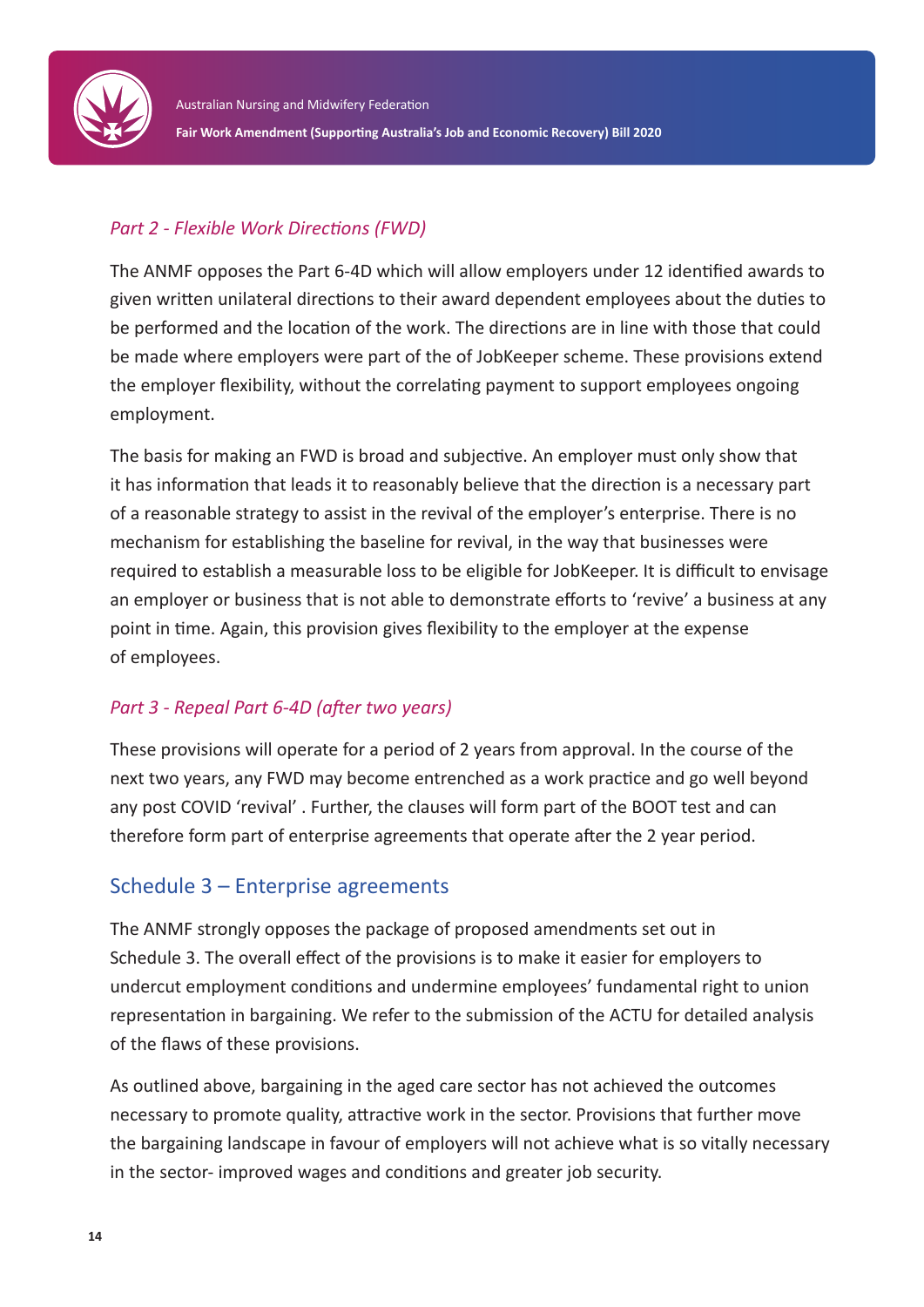

The ANMF is particularly concerned about the extension of time for employers to provide the NERR. The proposed provisions allow employers to provide the notice well after bargaining has commenced. In many cases it is through employees receiving the NERR that unions become aware of bargaining. Extending this time will allow employers to push through bargaining and leave little opportunity for genuine negotiation with employee industrial representatives.

## *Part 3 - Pre-approval requirements*

This Part significantly weakens the pre-approval requirements on employers attempting to have an enterprise agreement approved at the FWC.

The Part changes the operation of the approval steps of enterprise agreements by replacing the compulsory procedural steps set out in ss180(2), (3), (5) and (6) of the FW Act, which require an employer to "take all reasonable steps" (our emphasis) to ensure that:

- 1. relevant employees have access to the agreement;
- 2. there is an appropriate explanation of its terms, and;
- 3. details of the voting process are provided;

and replaces it with a general requirement that employers must "take reasonable steps to ensure that the relevant employees are given a fair and reasonable opportunity to decide whether or not to approve the agreement".

A new s180(3) then states that "without limiting" this general requirement, the employer is "taken to have complied" with the general requirement if that employer "takes reasonable steps" to ensure the relevant employees have access to the agreement and an appropriate explanation of its terms and details of the voting process.

## *Part 4 - Voting requirements*

The ANMF is strongly opposed to the provisions in the Bill that seek to explicitly disenfranchise some casual workers. For further information on this point please refer to the ACTU submission.

## *Part 5 - Better off overall test*

A new public interest exemption is contained within the Bill which will operate for a period of 2 years. It adds a new limb to the public interest exemption at s189(2)(1A) of the FW Act.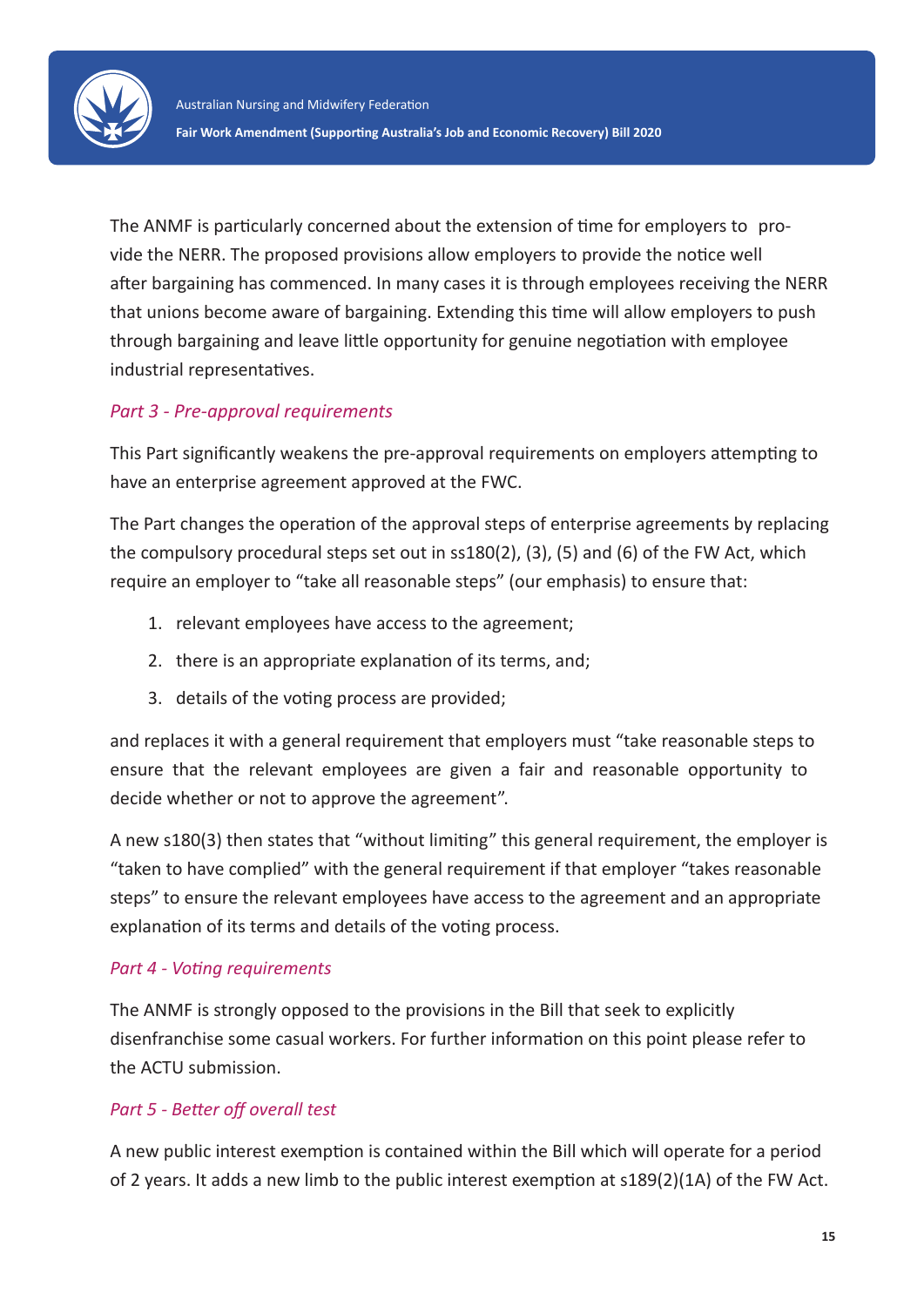

#### It states:

*(1A) The FWC may approve the agreement under this section if the agreement is not a greenfields agreement and the FWC is satisfied that:*

- *(a) it is appropriate to do so taking into account all the circumstances, including:*
	- *i. the views of the employees, and of the employer or employers, covered by the agreement and of the bargaining representatives for the agreement; and*
	- *ii. the circumstances of those employees and employers, and of any employee organisation that has given a notice under subsection 183(1) that the organisation wants the agreement to cover it, including the likely effect that approving or not approving the agreement will have on each of them; and*
	- *iii. the impact of the coronavirus known as COVID-19 on the enterprise or enterprises to which the agreement relates; and*
	- *iv. the extent of employee support for the agreement as expressed in the outcome of the voting process referred to in subsection 181(1); and*
- *(b) because of those circumstances, the approval of the agreement would not be contrary to the public interest.*

In accordance with clause 2 of the Bill, the new s189(2)(1A) of the FW Act would cease to apply two years after Royal Assent.

This new subsection in the FW Act would allow the FWC to approve agreements that do not meet the BOOT as long as it is "appropriate to do so taking into account all the circumstances". There is no requirement under this new limb of the test for exceptional circumstances to exist.

The base rate of pay from an award cannot be undermined as s 206 of the FW Act remains, however all other award terms, penalties and allowances are at risk. This is particularly relevant to ANMF members, most of whom rely upon penalties and loadings to supplement their income.

Our members in South Australia, have told us recently that a loss of penalty rates would prompt them to cease working unsociable hours, move out of the health and aged care sector and have a very significant impact on their quality of life.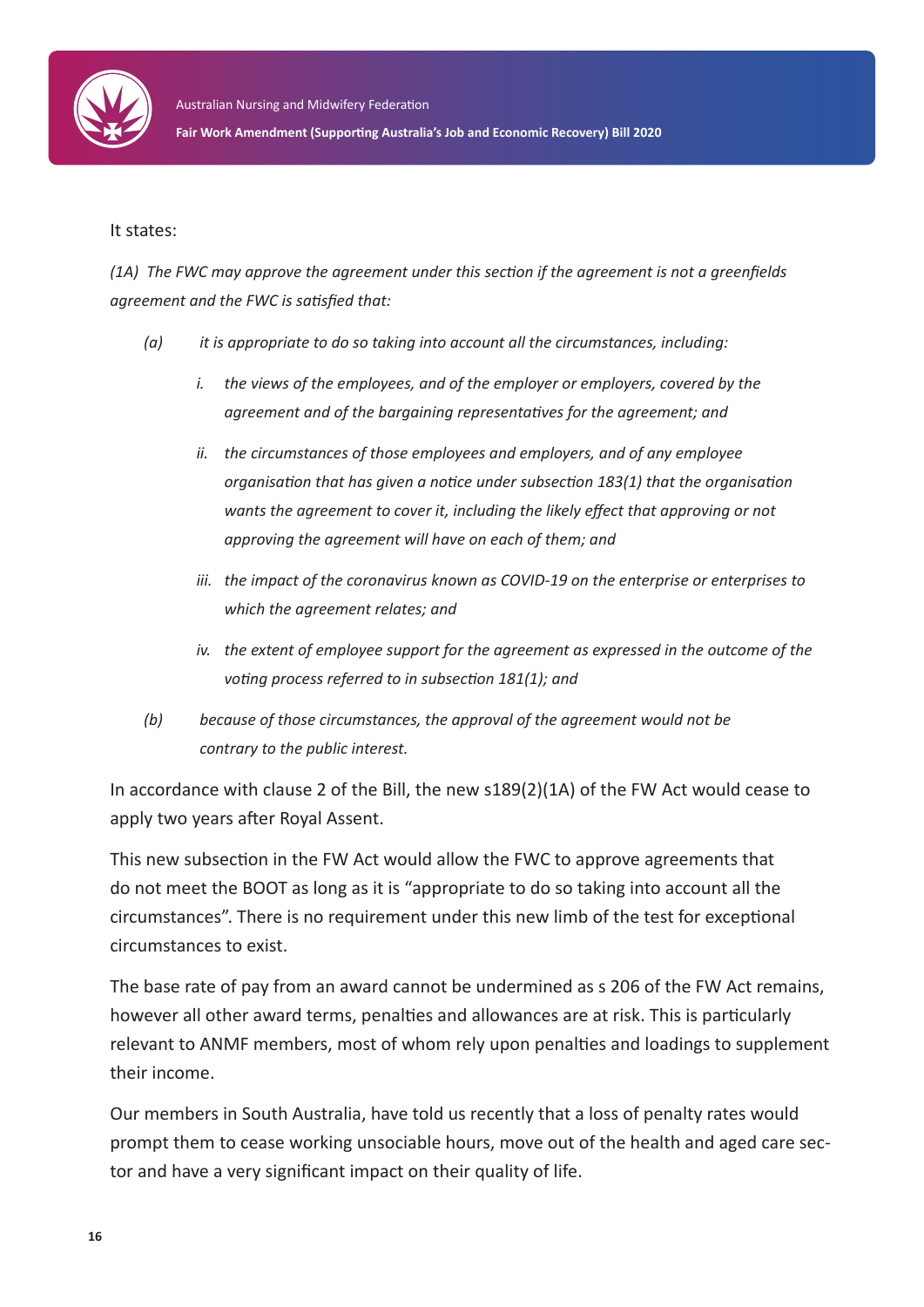

### As one member in aged care told us:

*To cut our penalties would have a devastating effect not only on our workers but the economy as a whole as there will be less money to spend. I think a lot of older workers (one of them being me) will leave or cut down on their shifts worked and the aged care sector is made up of a lot of older workers. We will end up with a chain reaction that will not be beneficial to anyone.<sup>19</sup>*

#### Another member observed:

*To allow the possibility of removing the protection of EBA standards is a slap in the face for myself and all the other nurses in the state.*<sup>20</sup>

While approximately 90% of residential aged care facilities are either fully or partially covered by enterprise agreements, the long standing problems with bargaining in this sector means that agreements are already substandard and provide marginal benefit particularly for carers and assistants whose wage rates are very close to Award rates.

Sometimes employers have tried to have agreements approved which did not meet the requirements of the BOOT. The FWC has been able to successfully ensure that undertakings were made that raised the rate of pay. This is nearly always for lower paid ANMF members.

#### CASE STUDY

Sector: Aged care

Organisation: Infinite Aged Care, South Australia Industrial Instrument: Enterprise agreements

The ANMF (SA Branch) commenced enterprise bargaining with Infinite Aged Care (the employer) in 2018. Bargaining was slow, protracted and continued for approximately three years. It resulted in the approval of three separate agreements covering nurses. The latter two agreements, one covering the 'Rose Court' aged care facility and the other covering the 'Churchill Retreat' aged care facility, were approved by the Fair Work Commission after undertakings were provided by the employer.

The undertakings provided with the Rose Court agreement address the following Nurses Award 2010 (the Award) entitlements that were otherwise excluded or provided at a sub-Award standard in the agreement.<sup>21</sup> These included:

- Notice of termination (in circumstances of abandonment of employment)
- Travel allowance

 $\mathcal{L}=\mathcal{L}$  , we can also the set of the set of the set of the set of the set of the set of the set of the set of the set of the set of the set of the set of the set of the set of the set of the set of the set of the s

- Overtime wage rates
- Overtime meal allowance

<sup>19</sup> ANMF SA Branch Member, Aged Care sector, South Australia

<sup>20</sup> ANMF SA Branch Member, Private Hospital sector, South Australia

<sup>&</sup>lt;sup>21</sup> Rose Court Aged Care Facility and ANMF-SA Branch Nursing Employees Enterprise Agreement 2020 [2020] FWCA 6929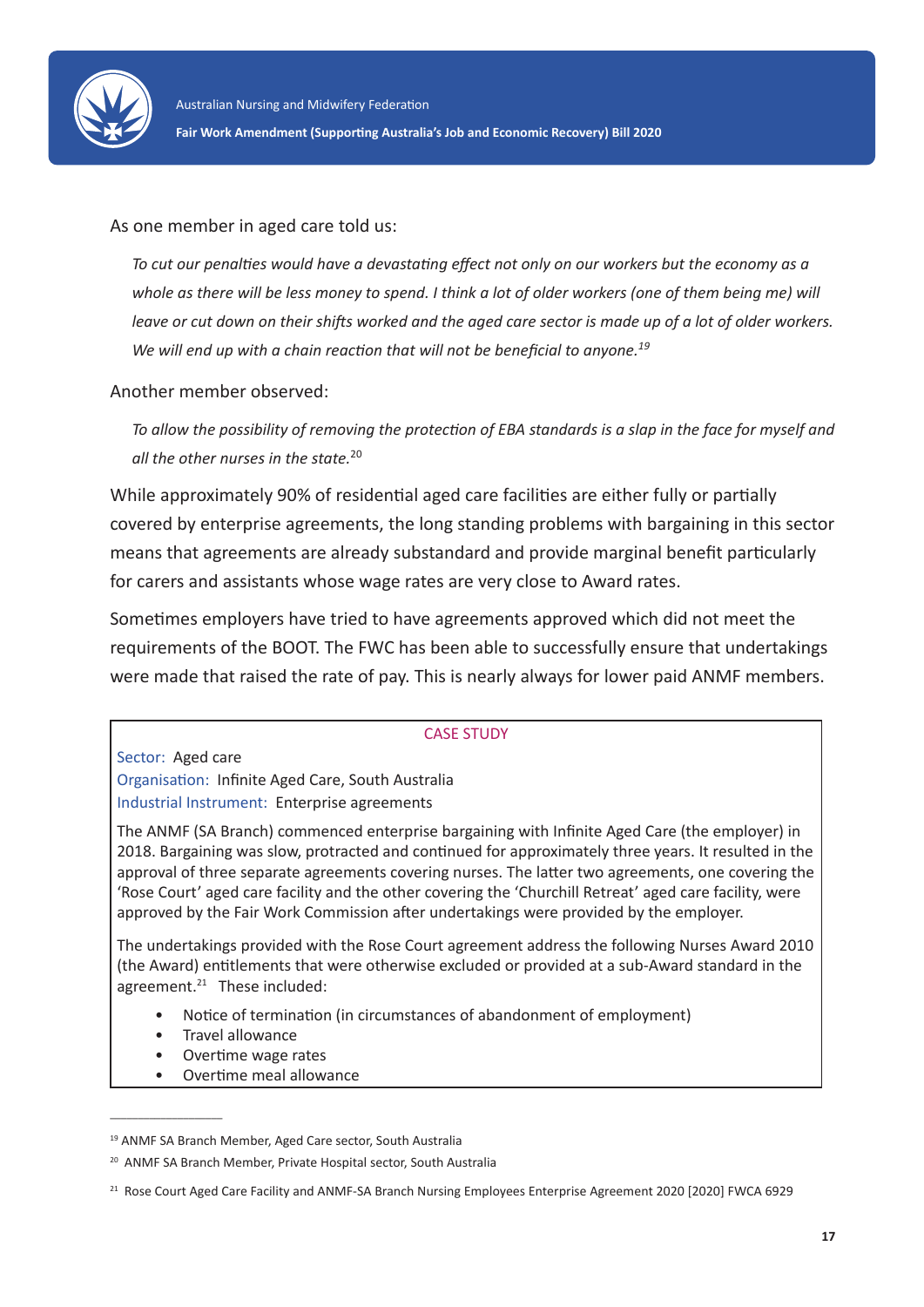

#### *Study Cont'd*

- Time off in lieu of overtime
- Minimum engagement for casual employees

The Rose Court agreement provides wages for some nursing classifications that are a mere 2% above current Award rates. The Churchill Retreat agreement was similar, requiring almost all of the above undertakings, and offering some wages at only 3.5% above the Award.<sup>22</sup> If the Better Off Overall Test had not necessitated the employer's undertakings, it appears there was a real risk that nurses would be worse off than what they would otherwise be under the Award

The ANMF is opposed to the above changes to the BOOT which seek to undermine the safety net provided in the FW Act. These changes will have a direct impact on our lowest-paid and most vulnerable members.

### *Part 6 - New model NES interaction term*

The ANMF notes that there is currently a model term that has been developed by the FWC which is mirrored by this legislation. However, in light of the whole package of the Bill and demand for short turnaround times for agreement approval, the ANMF is concerned that any model clause will be a vehicle for employers to attempt to undermine the NES in general as scrutiny of enterprise agreements will dramatically reduce.

### *Part 8 -Terminating agreements after nominal expiry date*

Part 8 of the Bill precludes an application for termination of an enterprise agreement being made until 3 months after the Nominal Expiry Date has passed

This is a slight improvement on the current situation however it does not go nearly far enough in protecting workers, including ANMF members. The Aurizon decisions in the FWC and Federal Court mean that the threat of unilateral termination of expired enterprise agreements is used by employers as a tactic to force workers onto worse wages and conditions either by becoming award-reliant or voting for an inferior replacement enterprise agreement.

Employers should not be able to compel their workers to accept cuts to their employment conditions by successfully terminating an enterprise agreement in order to place them in circumstances where they are even worse off.

\_\_\_\_\_\_\_\_\_\_\_\_\_\_\_\_\_\_\_\_

<sup>&</sup>lt;sup>22</sup> Churchill Retreat Aged Care Facility and ANMF-SA Branch Nursing Employees Enterprise Agreement 2020 [2020] FWCA 6932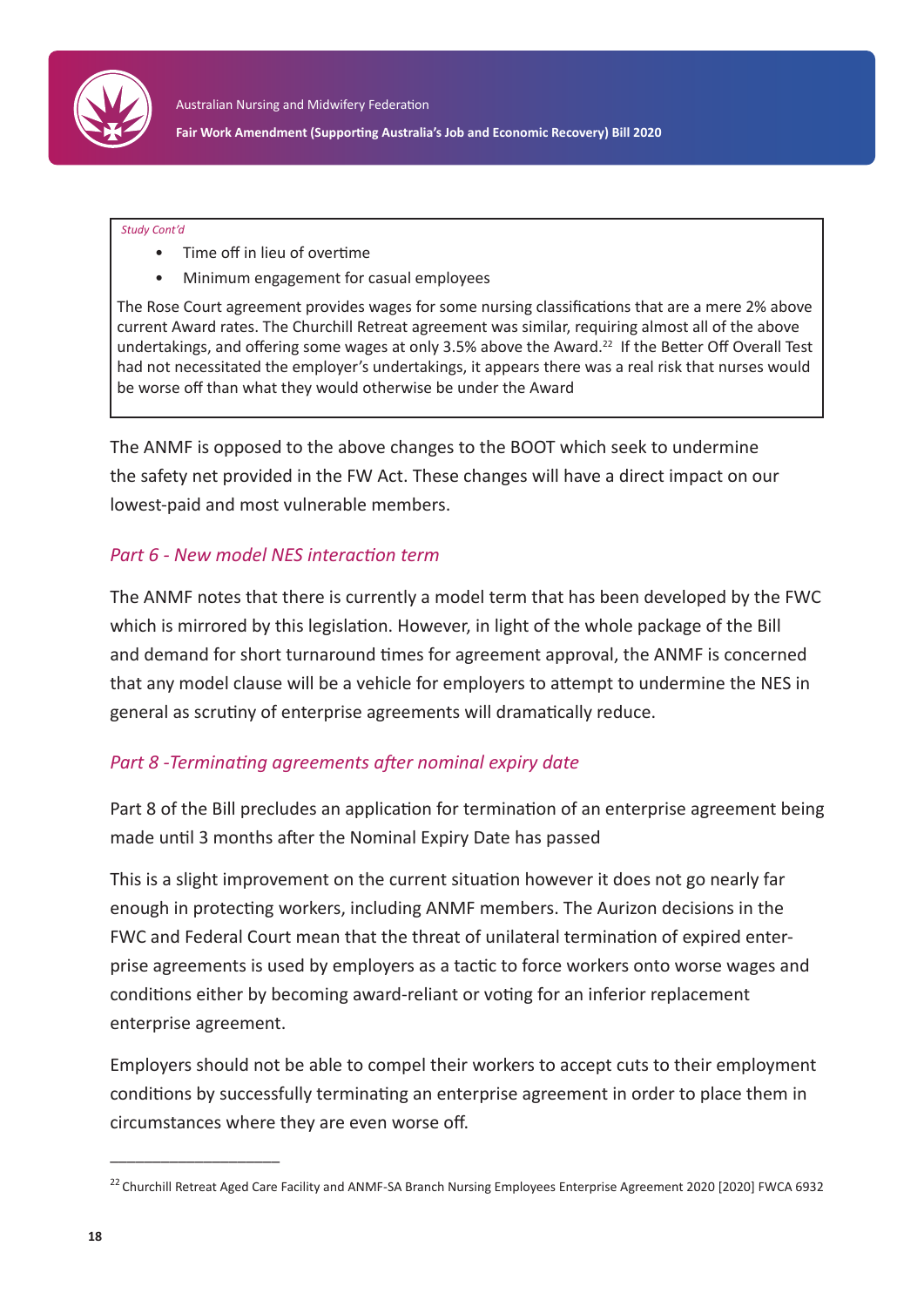

## *Part 9 - How the FWC may inform itself*

The ANMF is opposed to this change which seeks to undermine the safety net provided in the FW Act. These changes will have a direct impact on ANMF members.

This part of the Bill restricts the discretion of the FWC in ss 589 and 590 of the FW Act to consider any information it sees fit in approval applications for new agreements and variations. It will prevent workers covered by the agreement from being represented by the ANMF if it was not a bargaining representative unless 'exceptional circumstances' exist. Workers covered by an agreement should have the right to be represented by their union in all matters before the FWC involving an enterprise agreement.

The effect of this provision is that the FWC would not be allowed to consider submissions from the ANMF in cases where we were not a bargaining representative but have members covered by a proposed enterprise agreement. The capacity for unions like the ANMF who were not bargaining representatives to make submissions to the FWC about the impact of an agreement is a significant safeguard which should be retained. The ANMF refers to the numerous examples provided by the ACTU and other unions to demonstrate why this is the case, in addition to our own example below:

#### CASE STUDY

Sector: Labour hire Organisation: Workpac Pty Ltd Industrial Instrument: Nurses Award 2010

In 2010 Workpac attempted to have an enterprise agreement approved.<sup>23</sup>

Despite not having any members, the Queensland Nurses' Union of Employees (a branch of the ANMF) made submissions and was allowed to appear at the hearing<sup>24</sup> into the approval of the agreement, to raise concerns about its rates of pay with respect to workers who would otherwise be covered by the Nurses Award 2010 and the ballot method used to gain approval for the propose enterprise agreement.

Commissioner Raffaeli refused to approve the agreement.

 $\overline{\phantom{a}}$  , and the set of the set of the set of the set of the set of the set of the set of the set of the set of the set of the set of the set of the set of the set of the set of the set of the set of the set of the s

<sup>23</sup> Workpac Pty Ltd [2010] FWA 4247 (8 June 2010)

<sup>&</sup>lt;https://www.fwc.gov.au/documents/decisionssigned/html/2010fwa4247.htm>

 $24$  Transcript of proceedings, Application by WorkPac Pty Ltd (7 June 2010)

<sup>&</sup>lt;https://www.fwc.gov.au/documents/documents/transcripts/070610ag20108647.htm>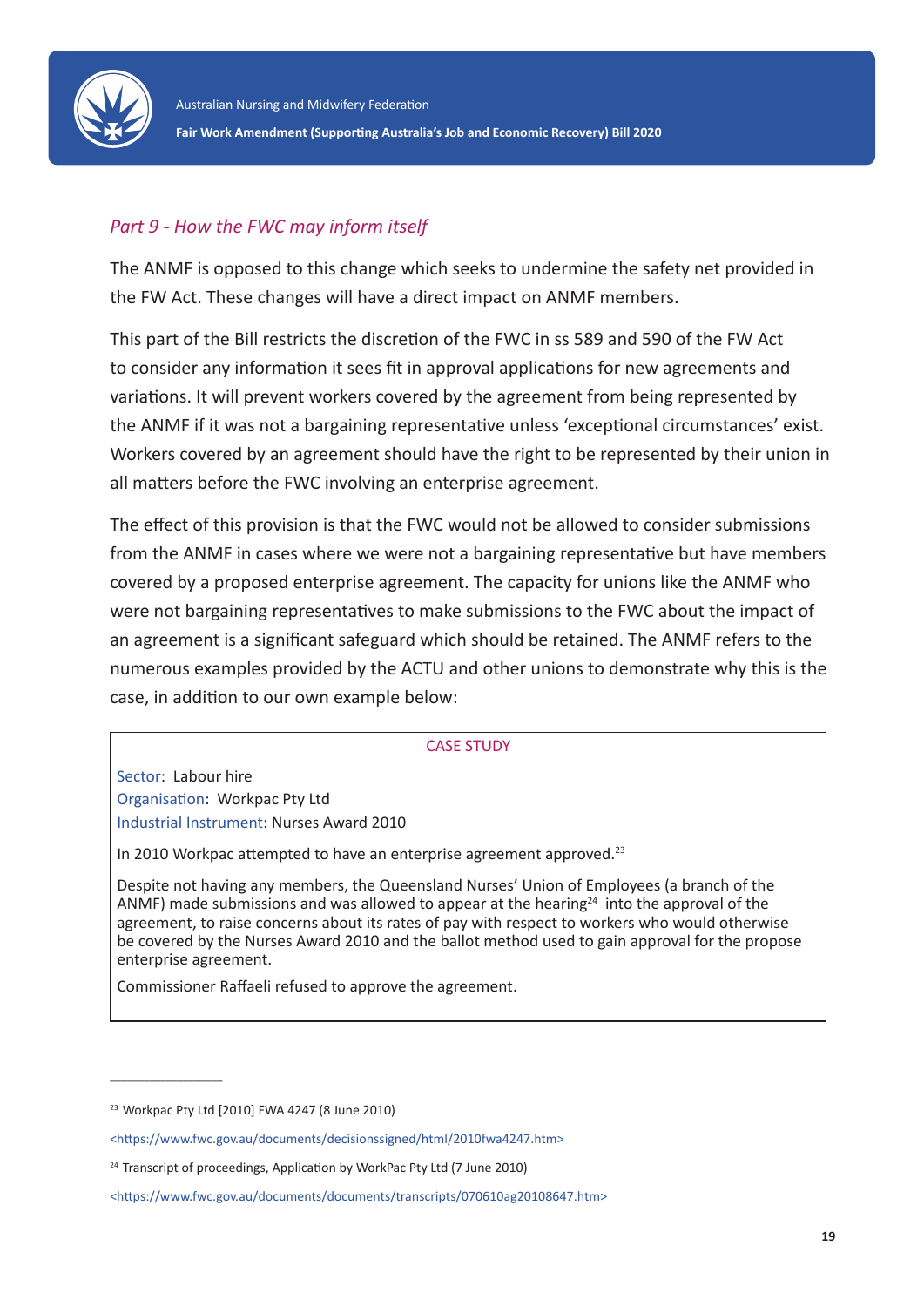

## *Part 10 - Time limits for determining certain applications*

The ANMF agrees with the ACTU position on this part of the Bill.

What is proposed is unsound as it will lead to enterprise agreements being rushed through without appropriate scrutiny and also mean the FWC will be forced to reject applications rather than working with employers, unions and workers to make the proposed enterprise agreement compliant with the FW Act.

## *Part 11 - FWC functions*

Part 11 of the Bill seeks to insert a new s 254B into the FW Act. It states:

*254B FWC to recognise outcome of bargaining at enterprise*

*The FWC must perform its functions and exercise its powers under 7 this Part in a manner that recognises the outcome of bargaining at 8 the enterprise level.*

Whilst this may not appear to be a substantial change, it is clear this is part of the government's focus on removing the role of the FWC even further than is already the case. The outcome of such a provision will not be known until the case law develops but it is difficult to see how this provision is in the interests of workers. Most "bargaining" between employers and workers not represented by unions consists largely of "take it or leave it" styled arrangements with very little to no negotiation involved.

Therefore the ANMF is opposed to this part of the Bill.

### *Part 12 - Transfer of business*

The ANMF is opposed to these provisions in the Bill and refer to the ACTU submissions in this regard.

### *Part 13 - Cessation of instruments*

The Bill will sunset (by 1 July 2022) agreements approved prior to the commencement of the FW Act and during the 'bridging period' prior to the start of modern awards, being 1 July 2009 to 31 December 2009. These are commonly referred to as "zombie agreements".

The ANMF strongly believes that there is no reason to delay the application of this provision for over a year.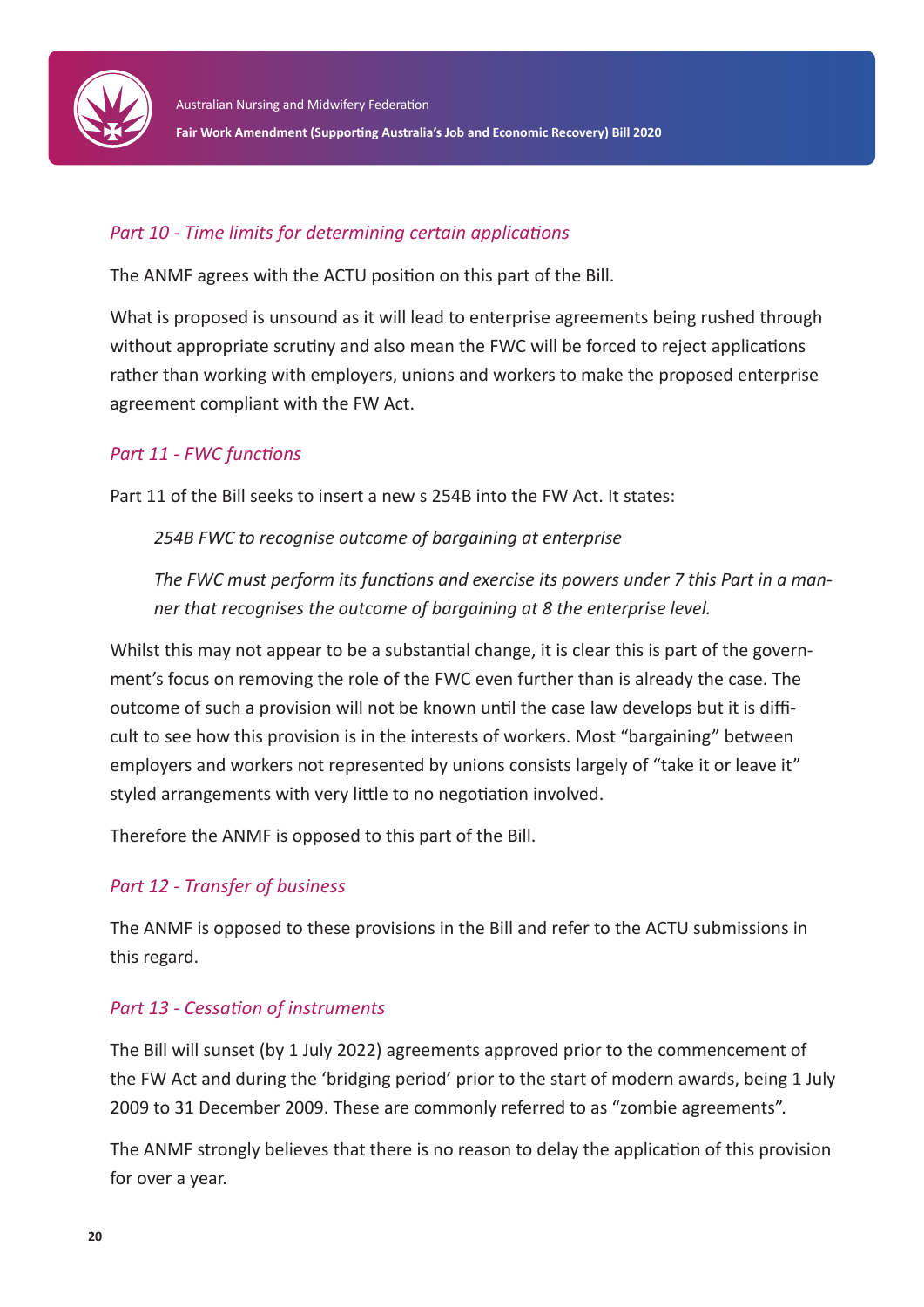

The ANMF acknowledges that terminating zombie agreements will mean that employers will no longer have to compete with businesses operating under terms and conditions of employment that were not assessed against the BOOT. It will remove unwarranted competitive advantage that the continued operation of these agreements facilitate by allowing some employers to legally provide terms less favourable than the relevant modern award.

However, there is no provision in the Bill to protect workers who might be left worse off by the termination of a zombie agreement.

## Schedule 4 – Greenfields agreements

The ANMF opposes the provisions of Schedule 4, which allows greenfields construction agreements to extend for up to 8 years from the date specified in the agreement. We refer to and support the submission of the ACTU with regard to these provisions. In particular, we note the concern with respecting to locking FIFO workers into 8 year agreements. The impact of FIFO work on employees is associated with mental health concerns. Any terms of employment in a greenfields agreement that may contribute to placing excessive stress on workers, such as rosters that keep workers away from their families for extended or disrupted periods of time, must be subject to negotiation through bargaining as early as possible.

## Schedule 5 – Enforcement/compliance

## *Part 1 - Orders relating to civil remedy provisions*

Division 1 of this part of the Bill considerably increases maximum penalties with respect to the non-payment, late payment or underpayment of wages and entitlements, defined as "remuneration-related contraventions" (RRCs). The effect of this change is that for contraventions maximum penalties will be increased by 50%.

In addition, changes in Division 1 allow for courts to consider the "value of the benefit" for RRCs. When a court is working out the maximum penalty for an RRC, it would calculate the value of the benefit obtained from each contravention, based on the amount of remuneration employees would have received, retained or been entitled to if the contravention had not occurred. For numerous breaches arising from part of a single course of conduct taken to be a single contravention, the benefit obtained from each breach is combined.

Under the FW Act, the Fair Work Ombudsman, individuals and unions are entitled to initiate a single proceeding seeking both a penalty and compensation.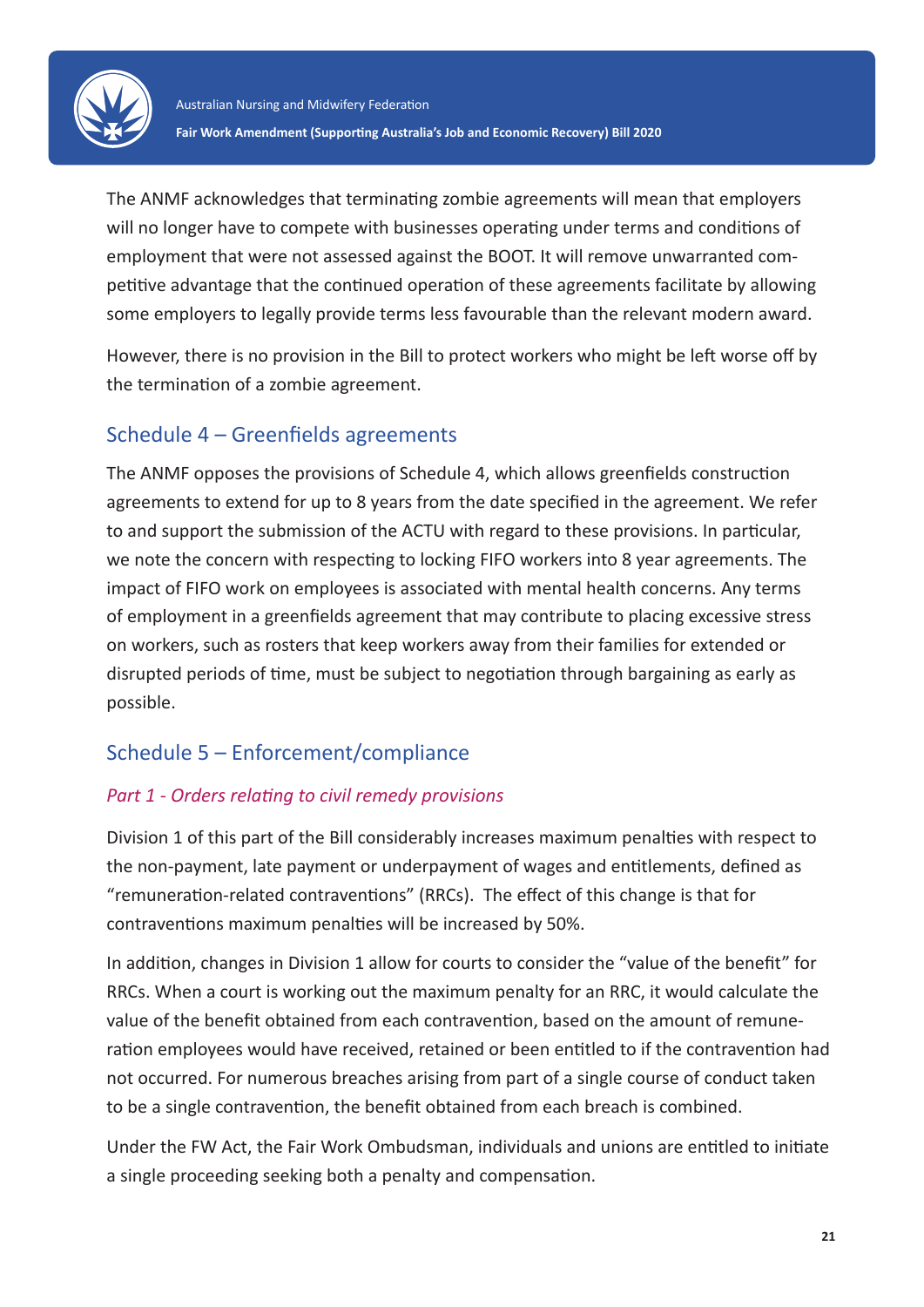

The Bill proposes at subsection 546(3A) that where a penalty is awarded on the basis of the value of the benefit obtained, such penalty must only be paid to the Commonwealth, irrespective of who brought the action in the first place.

The current situation provides that a penalty may be paid to the Commonwealth or other person or unions; whoever brought the action. The "usual order" is that the person or organisation that brings the proceedings recovers the penalty, in recognition of "...the trouble, risk and expense of bringing proceedings which are in the public interest which advance the objects of the legislation and which benefit the wider community".25 This is under the concept of that person being a "common informer", which has existed for hundreds of years in the common law.

The consequence of this new provision excluding payment of the penalty to other person or organisation will be further limits the capacity of anyone other than the Commonwealth to properly resource compliance efforts.

Allowing the "common informer" who brings the proceedings to be paid the penalty ameliorates the expense of legal proceedings to some degree. The long-standing policy rationale for this approach does not evaporate by reason of there being a new method of calculating maximum penalties. The so-called "common informer" legislation that is now found in s 546(3) of the FW Act, has been a part of the industrial relations laws of the Commonwealth since the Conciliation and Arbitration Act 1904. The current position should be retained.

The value of the benefit as defined in proposed section 546A usually equates to the value of the underpayment and will usually be easy to calculate. A court is required to ascertain the maximum available penalty as part of its reasoning in every case. The effect of proposed s546(3A) will be to create deterrents for persons and unions to begin proceedings of a more serious nature where the value of the underpayment exceeds the maximum value of penalty as determined in the usual way. This is an absurd effect of the Bill and cannot be allowed to stand.

## *Part 2 - Small claims*

The ANMF broadly supports this part of Schedule 5 of the Bill, although the ANMF believes the quantum of the small claim threshold needs to be raised to \$100,000 and should also be indexed, similar to how filing fees in the FWC are indexed.

\_\_\_\_\_\_\_\_\_\_\_\_\_\_\_\_\_\_\_ <sup>25</sup> United Voice v MDBR123 Pty Ltd (No 2) [2015] FCA 76. See also Sayed v Construction, Forestry, Mining and Energy Union [2016] FCAFC 4 (22 January 2016) for a detailed discussion of the concept of the usual order.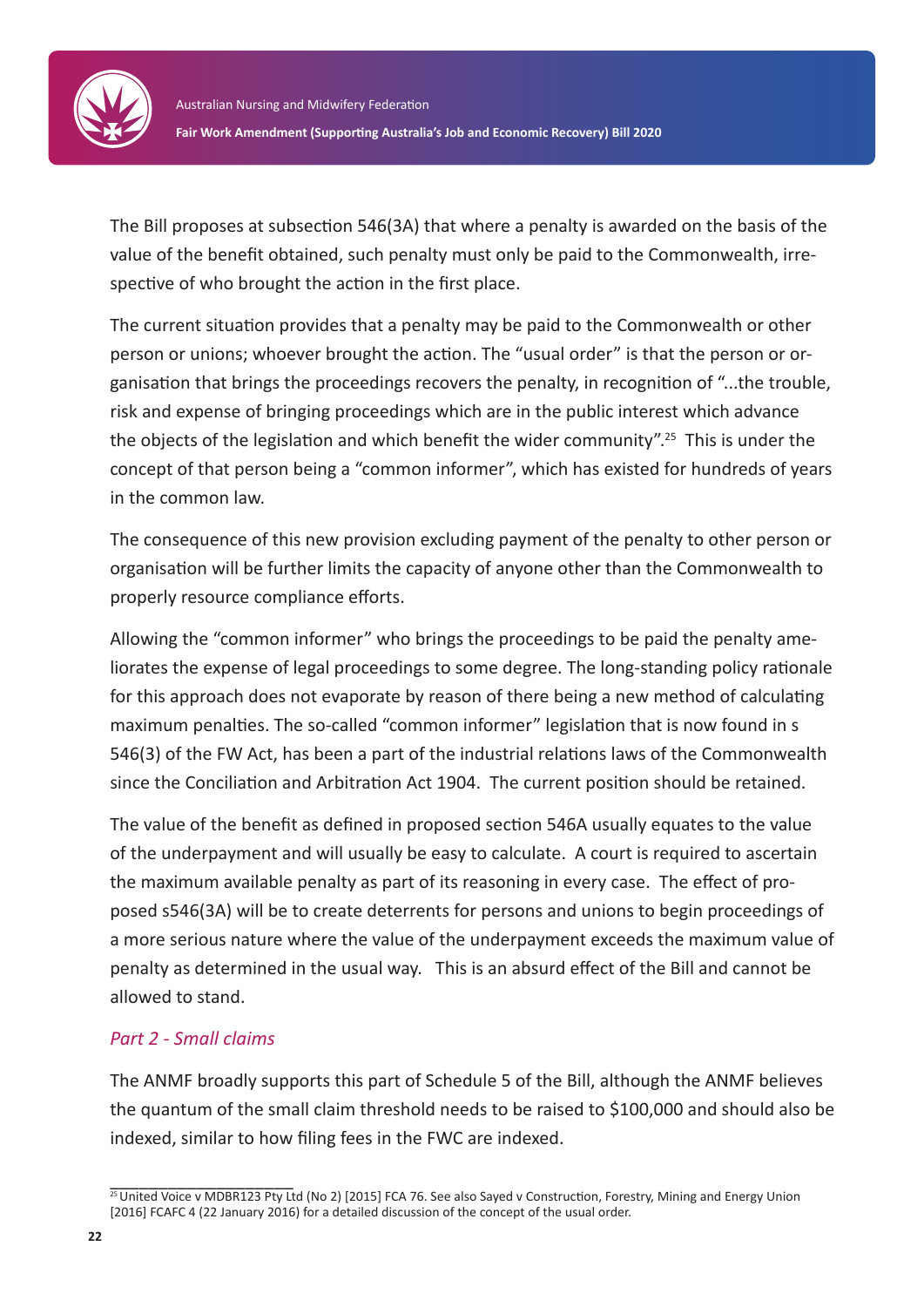

Involving the FWC in the conciliation process is a positive step as it will lead to more complaints being resolved without the cost and hassle of going to court.

However, the ANMF shares the concerns raised by the ACTU in its submission concerning the small claims process outlined in the Bill. The small claims process cannot be allowed to become more technical and complex than it already is, which is the outcome if the Bill becomes law. Please refer to the detailed submissions of the ACTU for further information.

## *Part 3 - Prohibited Advertising*

The ANMF believes that the introduction of civil penalties for advertising jobs at below minimum wages set by the National Minimum Wage Order is a welcome development.

The ANMF does not understand why only the Fair Work Ombudsman will be able to bring enforcement proceedings in court for such matters. The effect of this limitation is that it will lessen the possibility of employers who do contravene the provision ever being detected and facing legal consequences.

Unions with the relevant industrial coverage of the work in question should also be able to initiate proceedings in court, similar to how they can currently initiate proceedings for underpayment of wages.

## *Part 4 - Compliance Notices, Infringement Notices and Enforceable Undertakings*

The ANMF supports the 50% increase in penalties for non-compliance with a compliance notice. It is not a contentious proposition.

The ANMF also supports the submissions of the ACTU made concerning this part of the Bill.

### *Part 5 - Sham Arrangements*

The 50% increase in penalties for sham contracting is welcome and also not contentious.

### *Part 6 - Functions of the ABC Commissioner and the Fair Work Ombudsman*

The ANMF only comments on that part of the Bill concerning the FW Act.

This item of the Bill inserts a new function for the FWO so it has a requirement to publish information relating to the circumstances in which it will commence proceedings in accordance with the FW Act or, alternatively, defer proceedings to deal with suspected non-compliance through other compliance mechanisms.

The ANMF believes this is a positive step, not just for employers as identified in the explanatory memorandum for the Bill for all stakeholders concerned with the FW Act.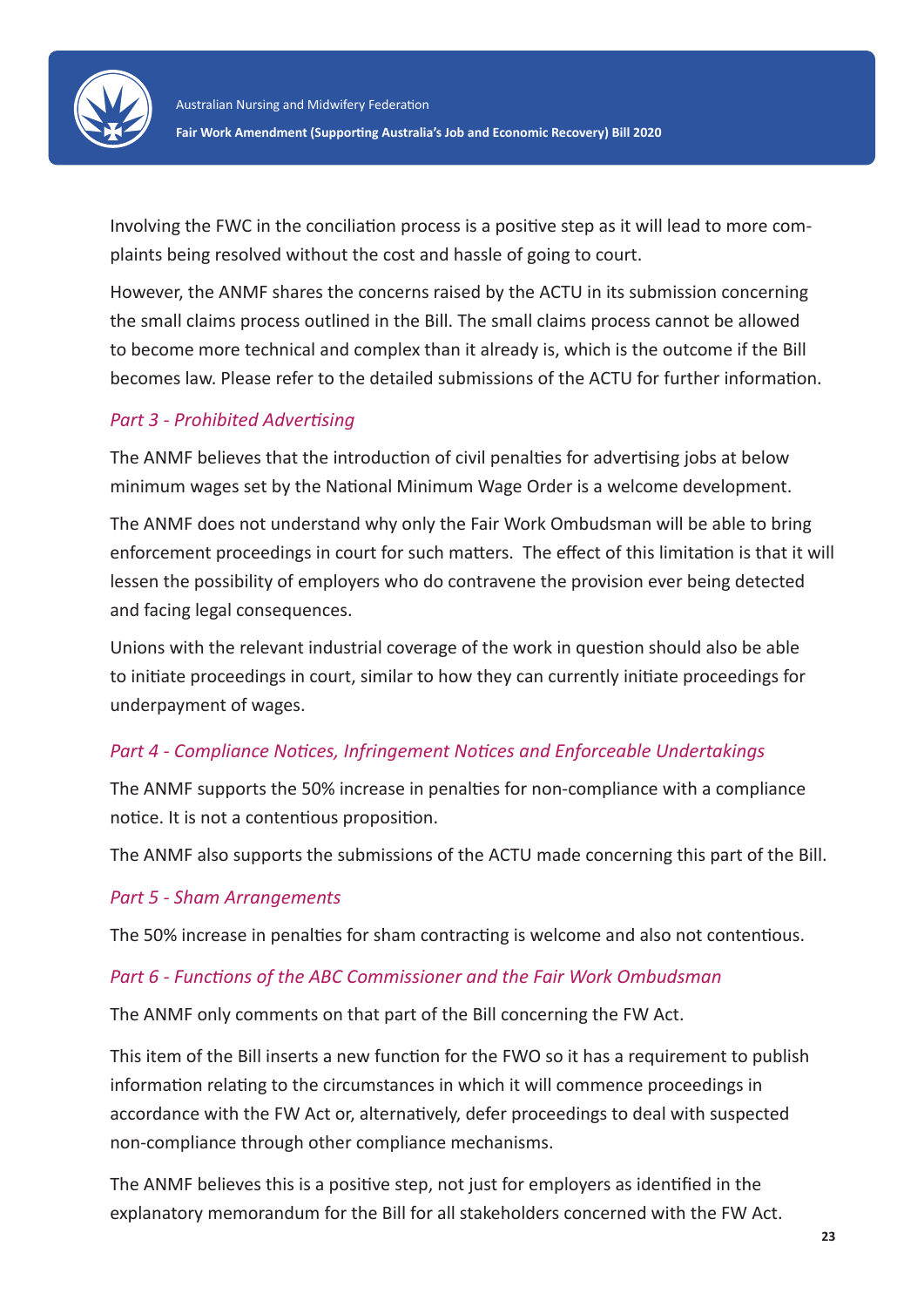

## *Part 7: Criminalising underpayments*

The ANMF is opposed to the current wording in the Bill that purports to deal with wage theft. It does not address the problem and is not nearly enough of a deterrent for reprobate employers.

Wage theft in Australia is rampant and successive federal governments have failed to act for far too long. There have been numerous reports and inquiries into wage how widespread wage theft is in Australia, including (but not limited to):

- *• International Students and Wage Theft in Australia (2020) which found that "Underpayment of international students was systemic and widespread"26*
- The Wages Crisis in Australia, University of Adelaide Press (2018)<sup>27</sup>
- *• Inquiry into Wage Theft in Western Australia (2019)28*
- *Corporate Avoidance of the Fair Work Act (2017)<sup>29</sup> in which Chapter 6 is dedicated to wage theft.*

The Bill inserts a new criminal offence of "dishonestly engaging in a systematic pattern of underpaying one or more employees" with maximum penalties of 4 years imprisonment or 5,000 penalty units for an individual and 25,000 penalty units for a body corporate. 'Dishonest' is defined as:

- a. dishonest according to the standards of ordinary people; and
- b. known by the defendant to be dishonest according to the standards of ordinary people

30 Bill, s324B

\_\_\_\_\_\_\_\_\_\_\_\_\_\_\_\_\_\_\_

<sup>&</sup>lt;sup>26</sup> Migrant Worker Justice Initiative, International Students and Wage Theft in Australia (June 2020), p. 8

<sup>&</sup>lt;https://static1.squarespace.com/static/593f6d9fe4fcb5c458624206/t/5ef01b321f1bd30702bfcae4/1592793915138/Wage+- Theft+and+International+Students+2020.pdf>

<sup>27</sup> <https://www.adelaide.edu.au/press/system/files/media/documents/2019-04/uap-wages-crisis-ebook.pdf>

<sup>28</sup> <https://www.commerce.wa.gov.au/labour-relations/inquiry-wage-theft-western-australia>

<sup>&</sup>lt;sup>29</sup> Australian Senate, Education and Employment References Committee, Corporate Avoidance of the Fair Work Act, Commonwealth of Australia (2017) <https://www.aph.gov.au/Parliamentary\_Business/Committees/Senate/Education\_and\_Employment/AvoidanceofFairWork/Report/c06>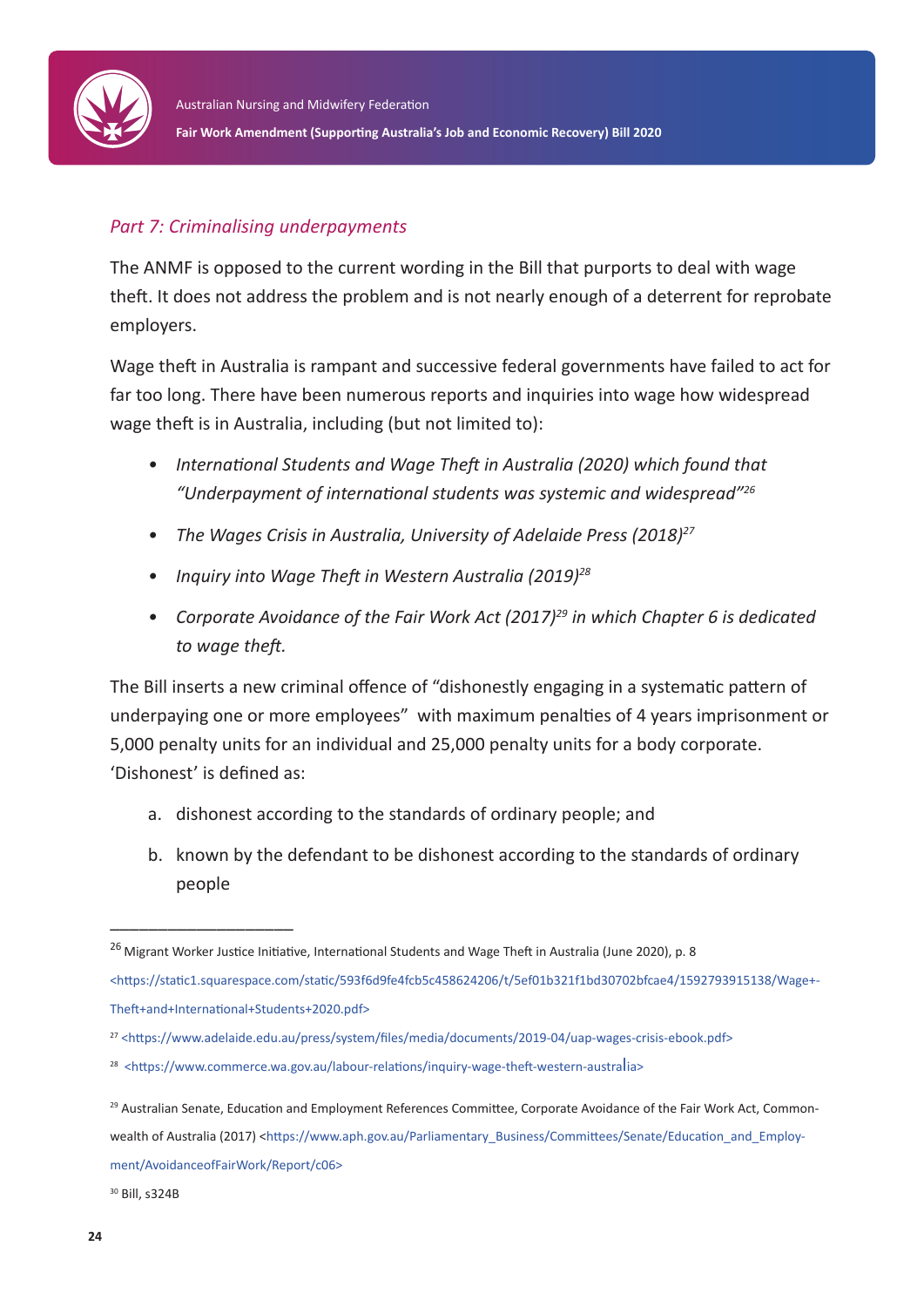

Both Queensland and Victoria have already passed laws to criminalise certain underpayments, including those made by employers covered by the FW Act. The Bill proposes to override the provisions in these laws with an inferior model where securing convictions will be more difficult and with reduced penalties.

For example, s6(11) of the *Wage Theft Act 2020* (Vic) (WT Act) defines dishonest as "dishonest according to the standards of a reasonable person." Unlike the proposed changes for the FW Act, the subjective knowledge of the offending under-payer of wages is irrelevant. The maximum penalty of 4 years imprisonment compares poorly to the Victorian  $31$  and Queensland  $32$  schemes where maximum imprisonment is 10 years, similar to other theft offences.

In addition, the Bill's requirement for a "systematic pattern of underpaying" is far more lenient than the laws operating in Queensland and Victoria, which do not require a pattern of underpaying.<sup>33</sup> This means that an employer who refuses to pay a large sum to an employee on a single occasion will likely not be subject to the criminal penalty regime of the Bill. For example, an employee who was made redundant after 9 years of service would be entitled to a large redundancy payment (at least 16 weeks pay under the NES) plus other outstanding leave entitlements. An employer who withholds this final payment for whatever reason would not be liable to criminal prosecution irrespective of how much money was stolen from the employee under the proposed wage theft provisions of the FW Act. The same employer could be prosecuted under the WT Act and the Criminal Code in Queensland.34

#### CASE STUDY

Sector: Education

Organisation: Private school Industrial Instrument: NSW Catholic Independent Schools (Support Staff - Model B) Multi-Enterprise Agreement 2020

A member of the ANMF NSW Branch worked as a registered nurse covered by the above enterprise agreement.

\_\_\_\_\_\_\_\_\_\_\_\_\_\_\_\_\_\_\_

<https://www.ashurst.com/en/news-and-insights/legal-updates/wage-theft-now-a-criminal-offence-in-queensland-what-employers-need-to-know>

 $31$  WT Act s6(1)(b)

<sup>&</sup>lt;sup>32</sup> Ashurst, Wage theft now a criminal offence in Queensland: What employers need to know, (23 September 2020)

<sup>&</sup>lt;sup>33</sup> See for example s6 of the WT Act

 <sup>34</sup> See ss391(6A) and (7) of the Criminal Code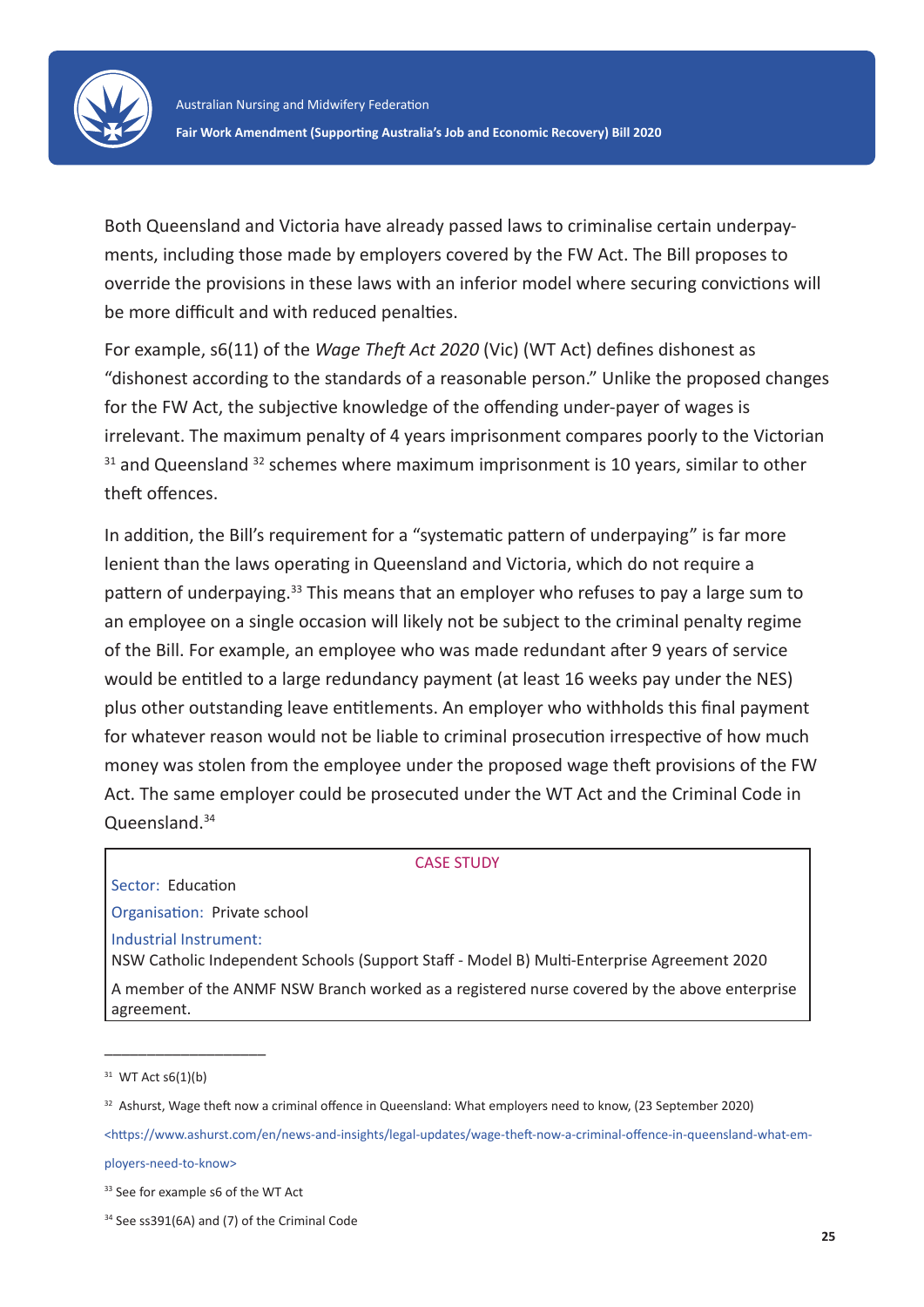

#### *Study Cont'd*

The member was terminated by their employer but was not paid their notice in lieu and accrued but untaken annual leave. No reason was provided by the employer as to why the final payment was not made. Eventually these entitlements were paid after representations by the union.

In this scenario the employer likely cannot be prosecuted for wage theft under the Bill as there is no pattern of underpaying.

The ANMF believes that the bar for securing a conviction is set so high because the Commonwealth Government wants a device to override state and territory wage theft criminalisation provisions rather than have a serious set of laws to combat wage theft.

## Schedule 6 – Fair Work Commission

The FW Act sets as one of its objects:

*enabling fairness and representation at work and the prevention of discrimination by recognising the right to freedom of association and the right to be represented, protecting against unfair treatment and discrimination, providing accessible and effective procedures to resolve grievances and disputes and providing effective compliance mechanisms;<sup>35</sup>*

The amendment to s587 and proposed introduction of s587A are contrary to the stated objectives of the FW Act.

Section 587 currently provides for FWC to dismiss an application that is not made in accordance with the FW Act, is frivolous or vexatious or has no reasonable prospect of success. These grounds for dismissal are reasonable and necessary. The proposed amendment adds two grounds: that the application is misconceived or lacking in substance, or is otherwise an abuse of process.

As outlined in the submission of the ACTU it is not clear what these additions will achieve, nor has any justification been provided for them. These provisions, particularly the ground of an application being misconceived or lacking in substance will particularly disadvantage self-represented applicants, who may lack the knowledge and skill to frame an application appropriately, notwithstanding having a genuine issue in dispute.

\_\_\_\_\_\_\_\_\_\_\_\_\_\_\_\_\_\_\_\_

 $35$  FW Act s3(e)